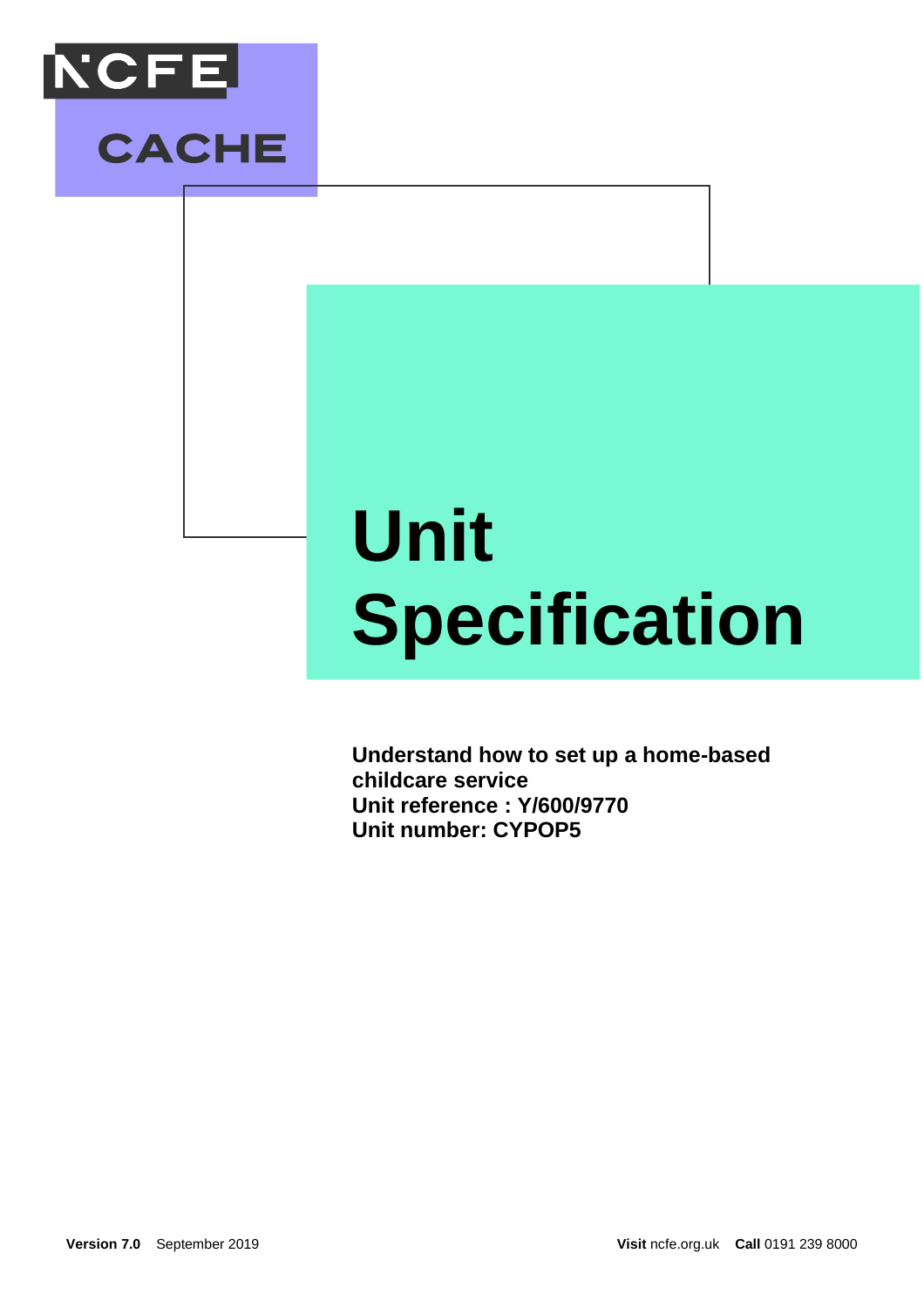| <b>Contents</b>                                                                    |  |
|------------------------------------------------------------------------------------|--|
|                                                                                    |  |
|                                                                                    |  |
|                                                                                    |  |
|                                                                                    |  |
|                                                                                    |  |
|                                                                                    |  |
|                                                                                    |  |
|                                                                                    |  |
|                                                                                    |  |
|                                                                                    |  |
|                                                                                    |  |
|                                                                                    |  |
|                                                                                    |  |
|                                                                                    |  |
|                                                                                    |  |
| Explanation of terms used at Level 3 (not all verbs are used in this unit)15       |  |
|                                                                                    |  |
| Section 4: Assessment and quality assurance information for Tutors and Assessors31 |  |
|                                                                                    |  |
|                                                                                    |  |
|                                                                                    |  |
|                                                                                    |  |
|                                                                                    |  |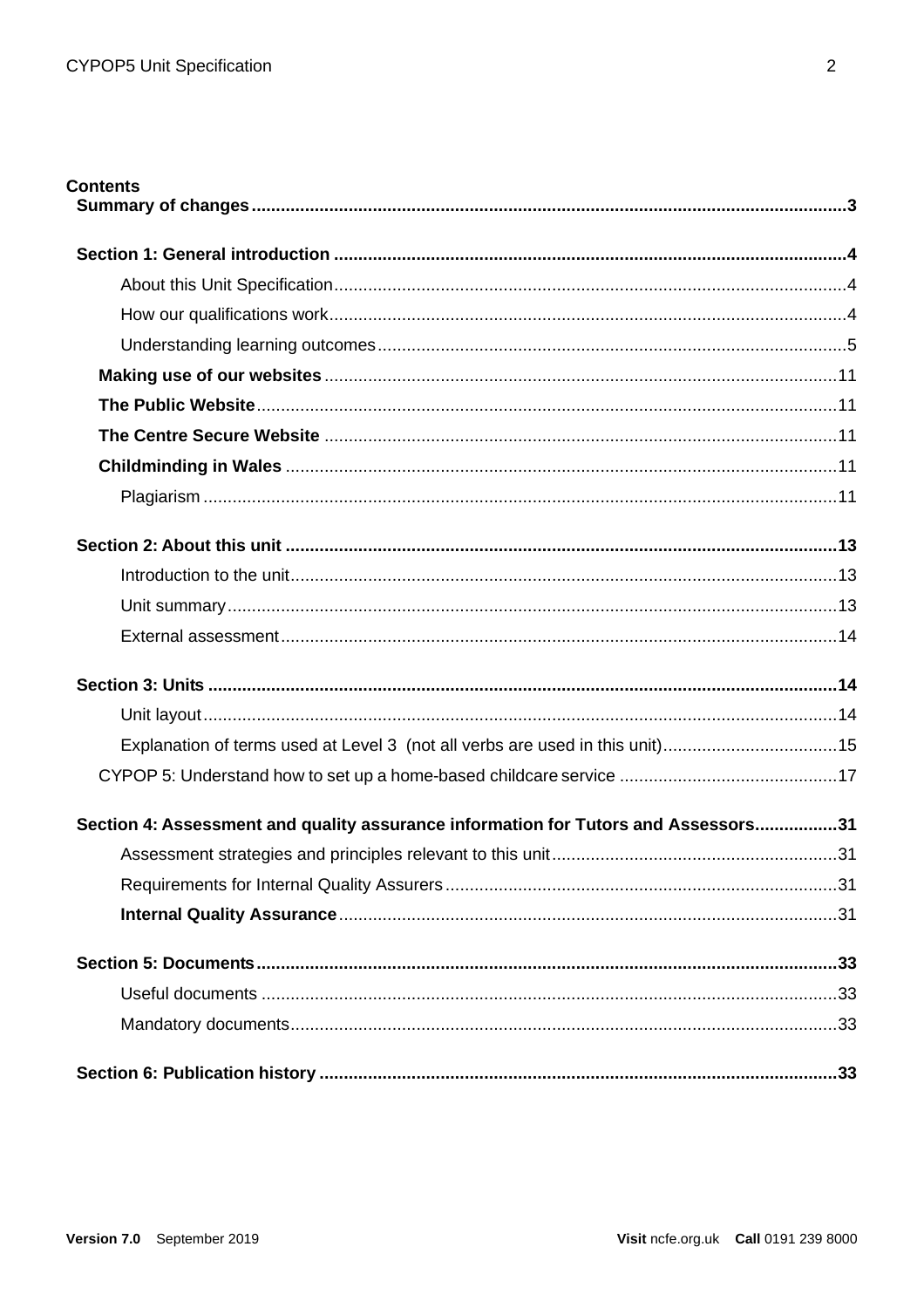# <span id="page-2-0"></span>**Summary of changes**

**This section summarises the changes to this unit specification since the last version (6.0 September 2017).** 

|      | Version   Publication Date | <b>Summary of amendments</b>                        |
|------|----------------------------|-----------------------------------------------------|
| v7.0 | September 2019             | Section added in relation to Childminding in Wales. |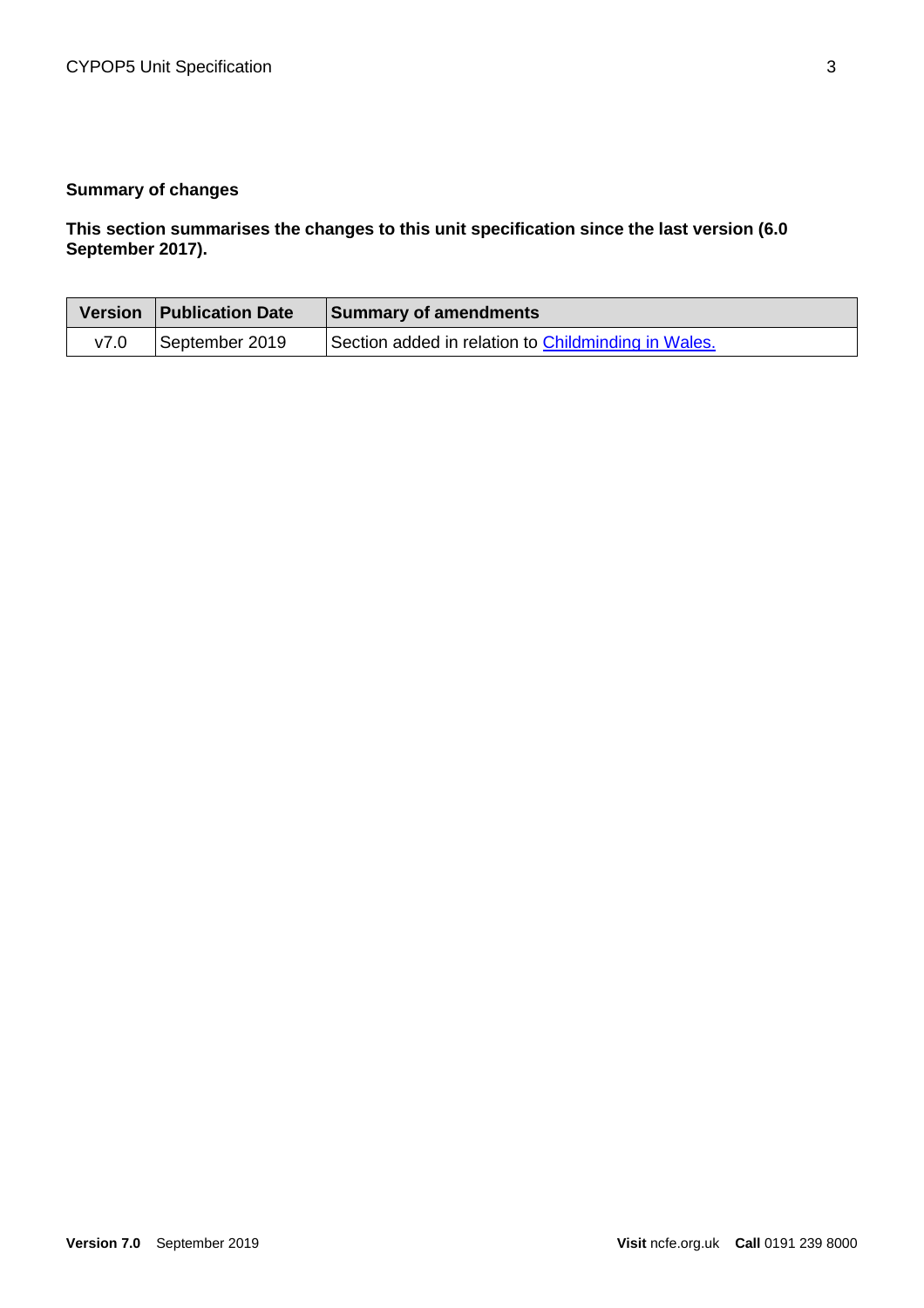#### <span id="page-3-0"></span>**Section 1: General introduction**

#### <span id="page-3-1"></span>**About this Unit Specification**

This unit specification contains the unit and assessment you will be required to complete to achieve the unit. It also contains extra information for your Tutor or Assessor.

#### <span id="page-3-2"></span>**How our qualifications work**

Our qualifications are made up of units each representing a small step of learning. This allows the qualifications to be completed at your own pace.

All of the units achieved can be 'banked'. This means that if you want to take another qualification which includes the same units you do not have to take them again.

Each unit has:

- a **level** shows how difficult it is
- a **credit value** one credit represents about 10 hours' work
- a **unit aim** explains what is covered in the unit
- **learning outcomes** cover what you need to do (skills) or what you need to understand (knowledge)
- **assessment criteria** what you need to show (evidence)

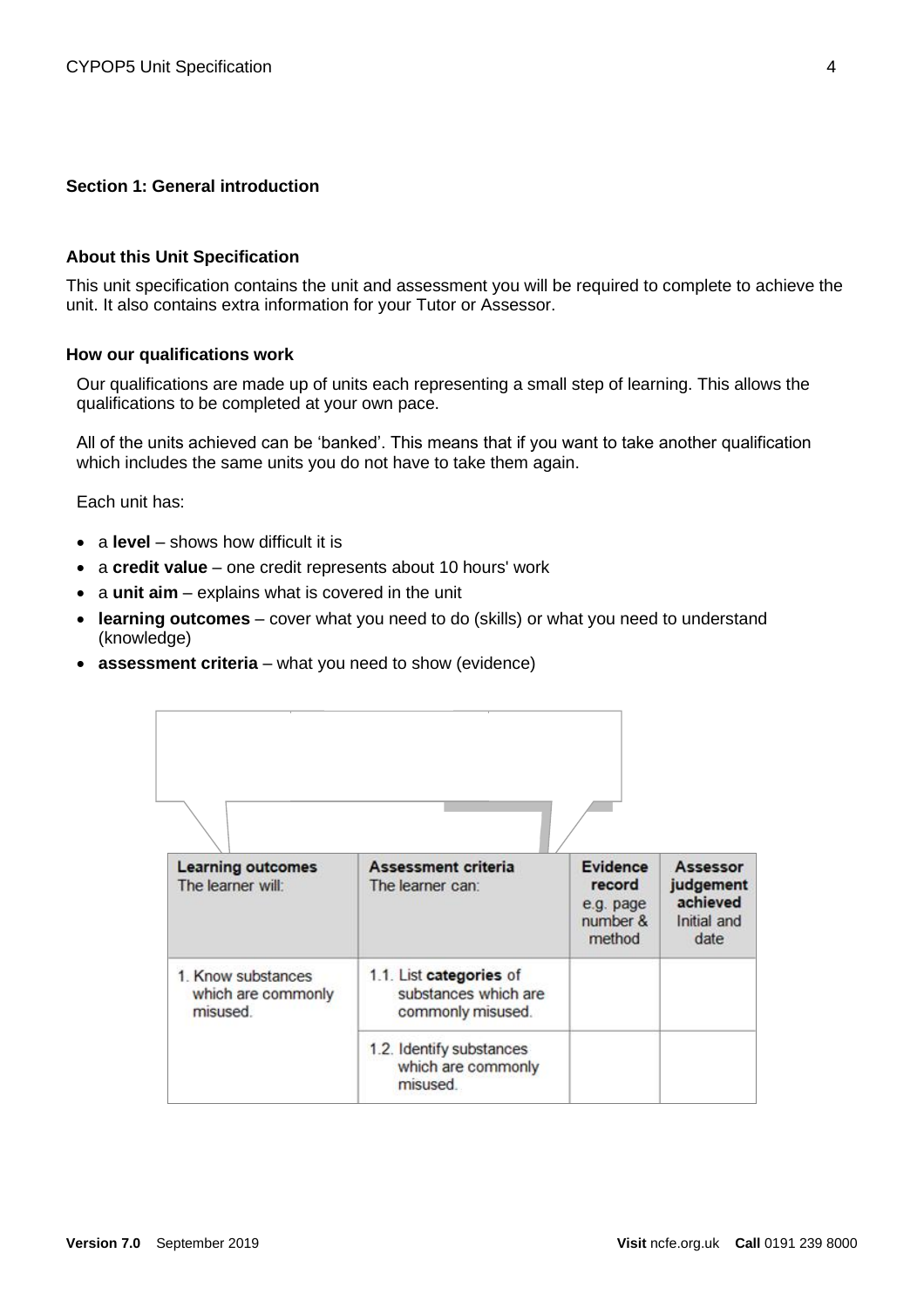#### <span id="page-4-0"></span>**Understanding learning outcomes**

There are two main types of learning outcome:

- **Skills** that can be performed
- **Knowledge** that can be learnt.

Sometimes they can cover a combination of the two.

#### **Competence-/Skills-based learning outcomes:**

• Begin with 'Be able to'. The assessment criteria usually show that the evidence could be observable within a real work environment. Other methods may be applied, please see chart in Assessment Guidance section. All evidence must be based on the learner's experience in a real work environment.

#### **Knowledge-based learning outcomes:**

• Begin with 'Know', 'Understand' or 'Know how to'.



For your convenience, Knowledge-only units are indicated by a star in both the unit list and at the top of the units.

If a unit is not marked with a star, it is a skills unit or contains a mix of knowledge and skills.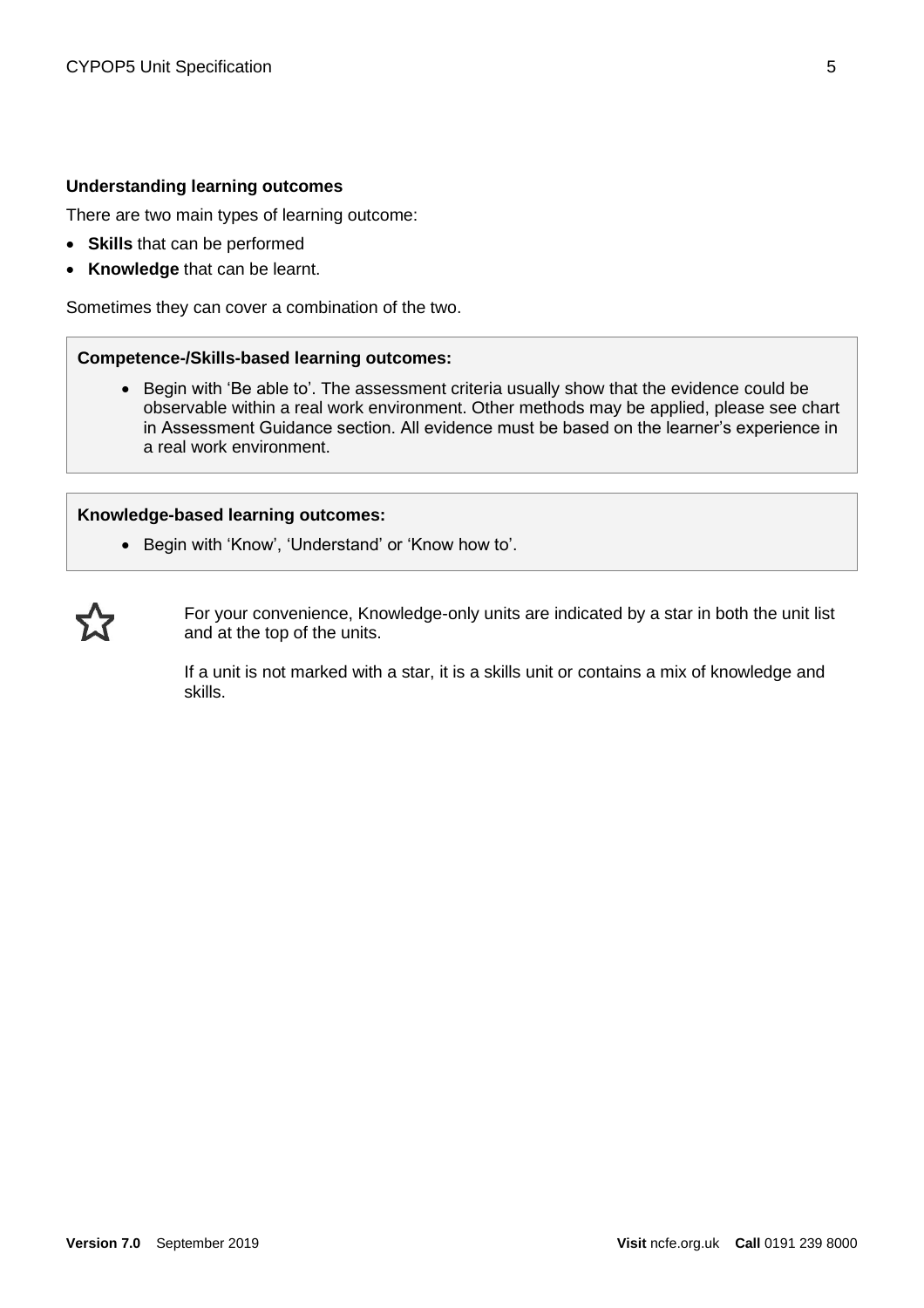#### <span id="page-5-0"></span>**Making use of our websites**

The most recent version of our qualification specification and supporting documents can be found on the NCFE website. To ensure that you're using the most up-to-date version, please check the version number in the page footers against that of the qualification specification.

The website also contains information about all our qualification, including a qualification factsheet and other support materials.

#### <span id="page-5-1"></span>**The Public Website**

Our public website address is [www.ncfe.org.uk.](http://www.ncfe.org.uk/) The website contains information about all our qualifications, which contains:

Key Facts Qualification Specifications

There are also some other key documents that can be referred to when required. For example:

Complaints Procedure Appeals Process Diversity Statement

It also contains regular news updates and case studies and links to websites from other organisations that might be of interest.

#### <span id="page-5-2"></span>**The Centre Secure Website**

More specific information to support Centre delivery can be found on our secure website.

To access the secure website, click on the link on the NCFE website and log in using the details provided by the Centre administrator.

#### <span id="page-5-3"></span>**Childminding in Wales**

Social Care Wales and Qualification Wales recently decided that the CYPOP5 unit will no longer qualify learners to practise as a childminder in Wales. The last registration date for this unit was 31st August 2019. For more information, please visit the Social Care Wales website.

#### <span id="page-5-4"></span>**Plagiarism**

Plagiarism means claiming work that has been copied from someone or somewhere else to be your own. All the work you submit must be your own and not copied from anyone else unless you clearly reference the source of your information. Your Tutor will explain how to provide a reference list that shows where you found your information. If your Centre discovers evidence that your work is copied from elsewhere, it will not be accepted and you may be subject to your Centre's disciplinary procedure or ours. If this happens you will have to submit an additional piece of work for assessment. We will be notified of any cases of plagiarism.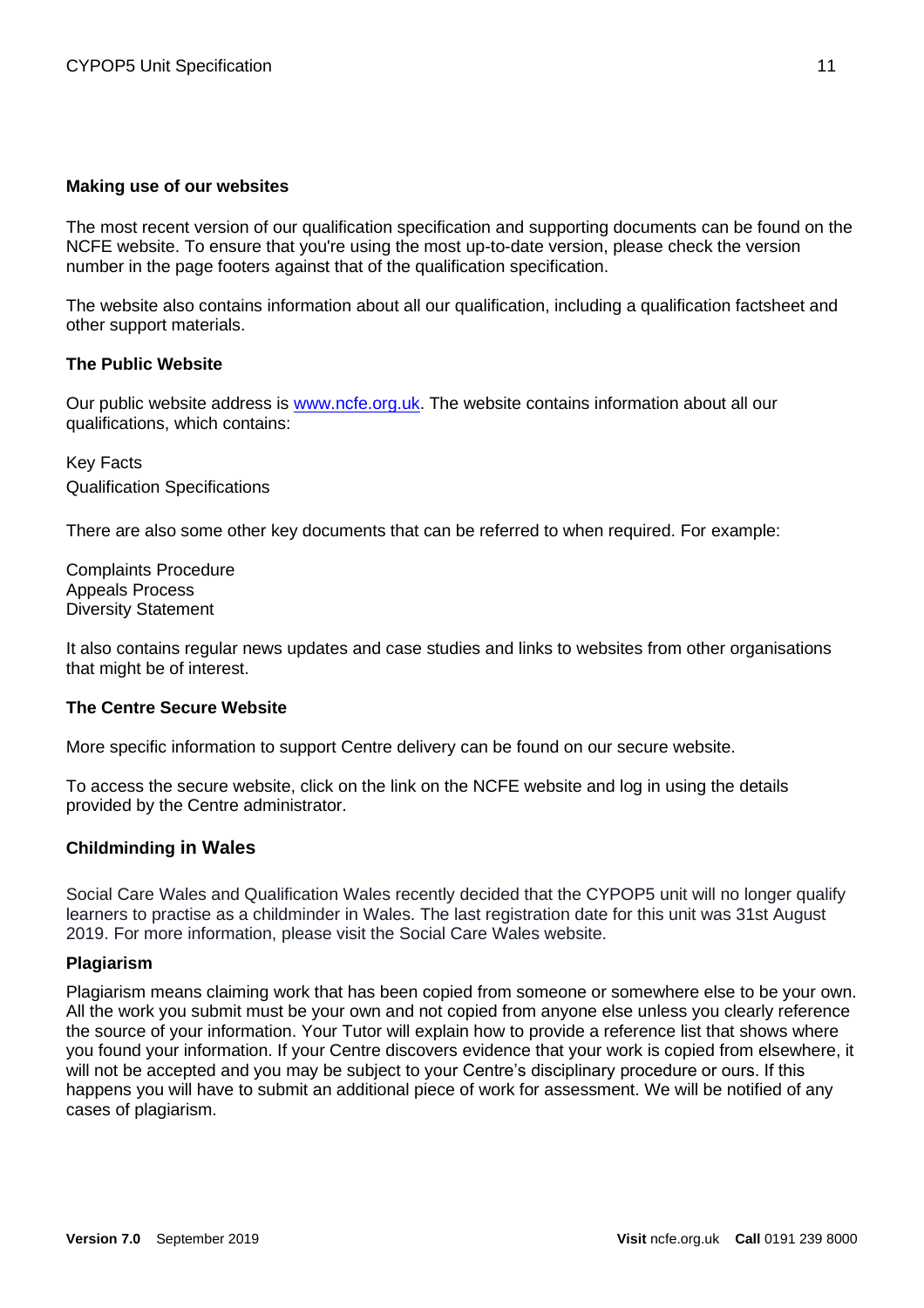# **Buying and selling assignments**

Offering to buy or sell assignments is not allowed. This includes using sites such as eBay. If this happens we reserve the right not to accept future entries from you.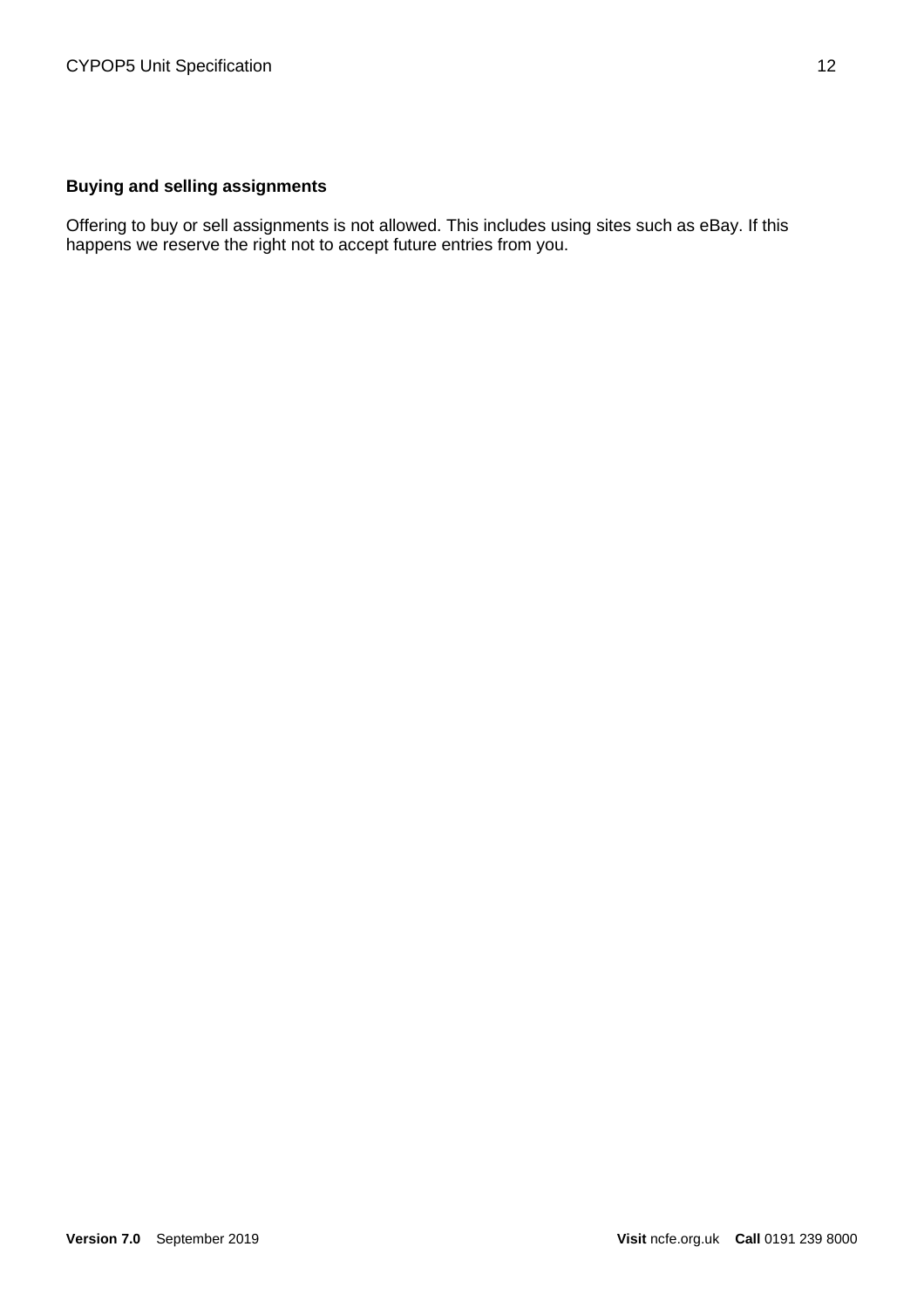#### <span id="page-7-0"></span>**Section 2: About this unit**

#### <span id="page-7-1"></span>**Introduction to the unit**

This unit will support the learner to work as a home-based childcarer/childminder. This knowledge-only unit supports the development of policies and procedures that support registration and reflects current registration requirements of the relevant home country. It will enable the learner to develop basic business skills that they will need to acquire to set up and maintain a successful home-based childcare service.

#### <span id="page-7-2"></span>**Unit summary**

| <b>Title</b>                                                    | Understand how to set up a home-based childcare service                                                                                                                                                                                                                         |                                |                |
|-----------------------------------------------------------------|---------------------------------------------------------------------------------------------------------------------------------------------------------------------------------------------------------------------------------------------------------------------------------|--------------------------------|----------------|
| Unit reference number                                           | Y/600/9770                                                                                                                                                                                                                                                                      |                                |                |
| Aim                                                             | This unit will prepare learners to work as home-based<br>childcarers/childminders. It will provide knowledge of relevant aspects<br>of childcare policies and procedures in relation to registration and the<br>basic business skills to set up a home-based childcare service. |                                |                |
| <b>Guided Learning (hours)</b>                                  | 29                                                                                                                                                                                                                                                                              |                                |                |
| <b>Credit value</b>                                             | 4                                                                                                                                                                                                                                                                               | Minimum credits at/above Level | $\overline{4}$ |
| <b>Rules of combination</b>                                     | Learners must receive an Achieved grade in the externally assessed<br>Multiple Choice Examination.                                                                                                                                                                              |                                |                |
| <b>Progression</b><br>including job roles (where<br>applicable) | This unit may assist learners wishing to progress to work as<br>childcarers or childminders.                                                                                                                                                                                    |                                |                |
| <b>Recommended</b><br>assessment methods                        | This unit is externally assessed via a multiple choice examination.                                                                                                                                                                                                             |                                |                |
| <b>Grading system</b>                                           | Achieved or Not Yet Achieved                                                                                                                                                                                                                                                    |                                |                |
| How long will it take to<br>complete?                           | This unit can usually be completed within a week                                                                                                                                                                                                                                |                                |                |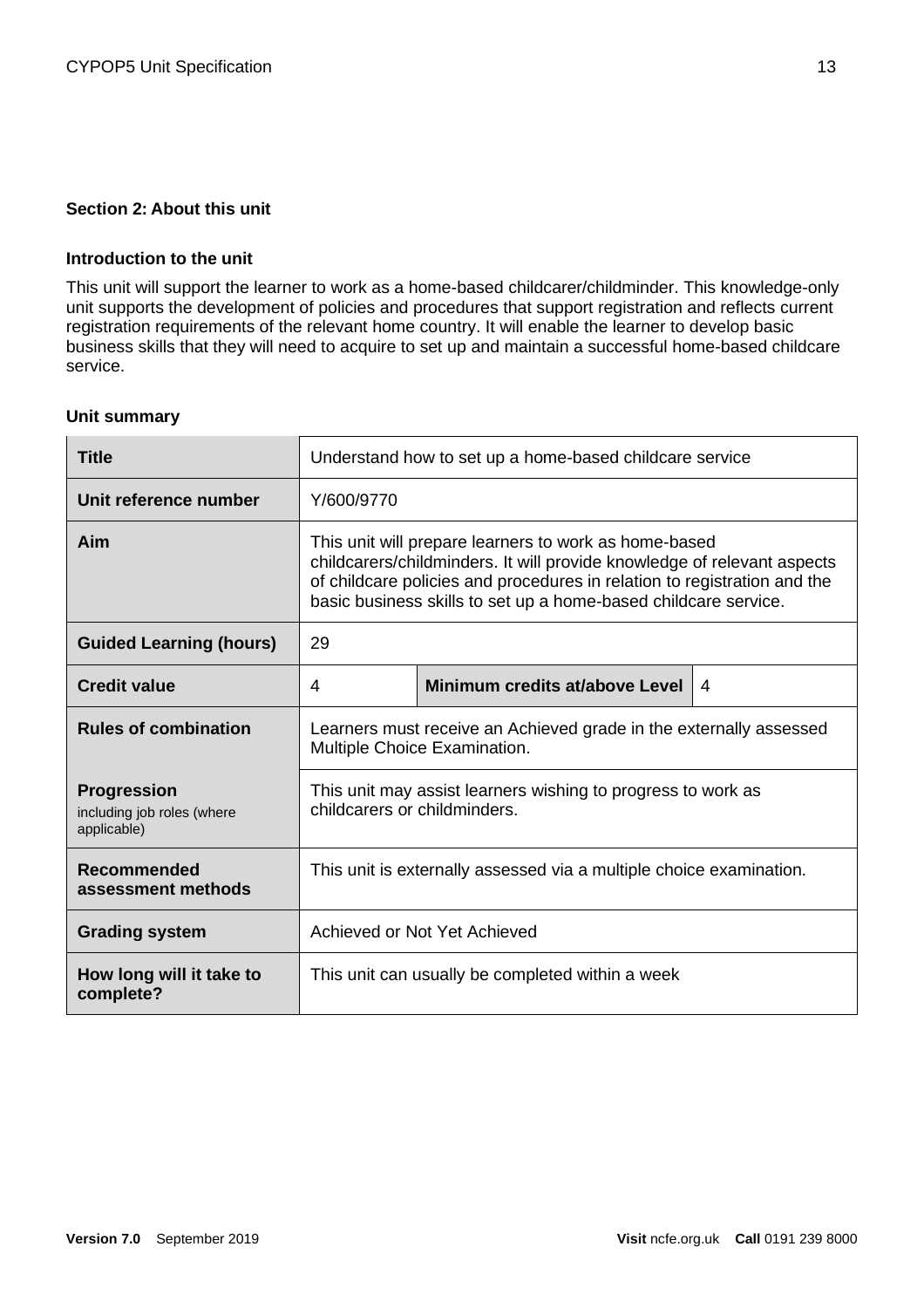#### <span id="page-8-0"></span>**External assessment**

There is one external assessment covering the content of this unit. This is a Multiple Choice Examination.

The Multiple Choice Examination:

- covers 100% of the unit's content
- contributes to 100% of the unit's grade.

The Multiple Choice Examination will be graded Achieved or Not Yet Achieved. Learners must receive an Achieved grade in the Multiple Choice Examination in order to gain the unit certification.

#### **Not Yet Achieved in the Multiple Choice Examination**

A result that does not reach an Achieved grade will be graded as a Not Yet Achieved. If learners intend to take the Multiple Choice Examination for another attempt at an Achieved grade, they will take a different examination paper.

#### **Examination conditions**

For more information on examination conditions, please see our website.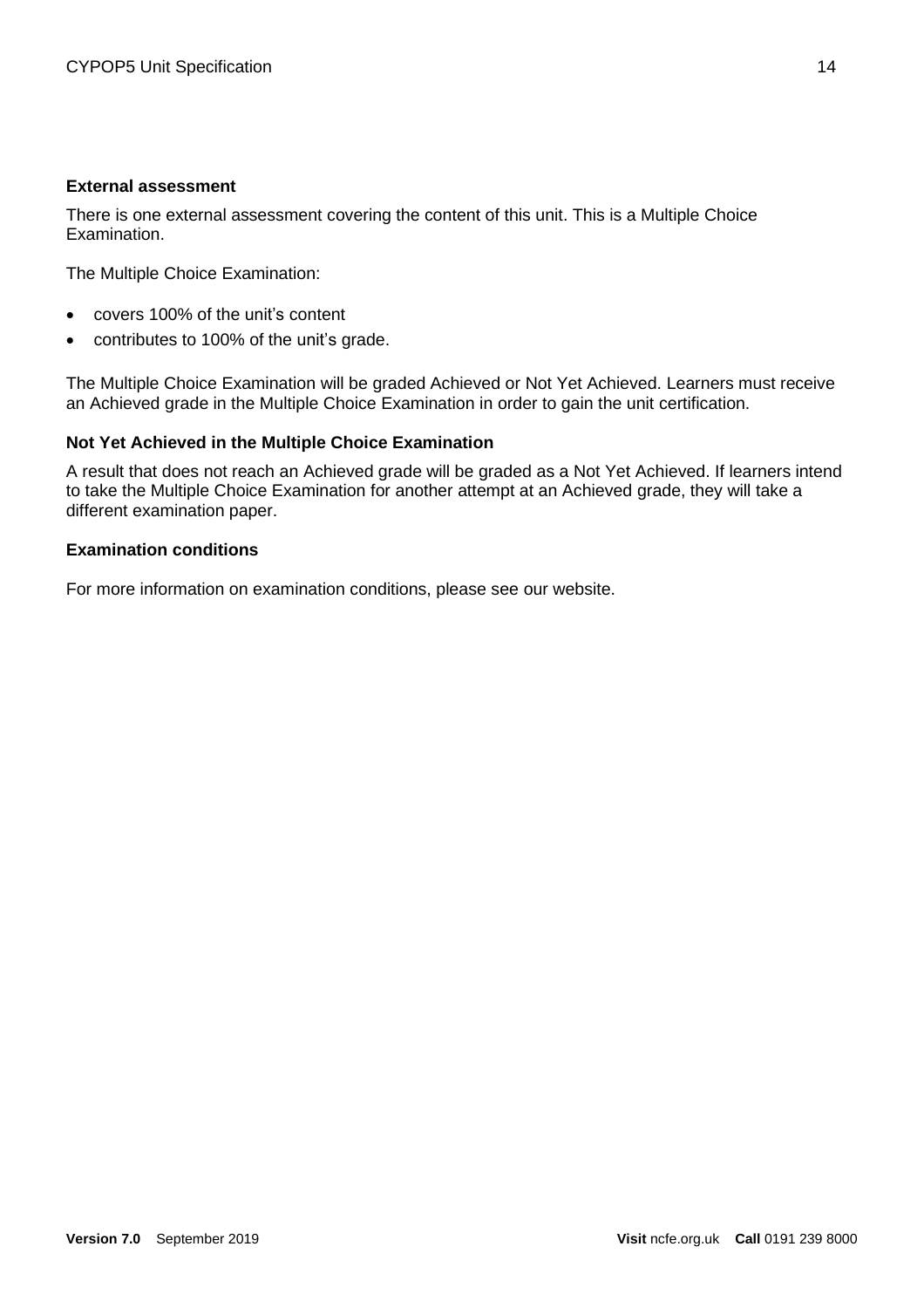#### <span id="page-9-0"></span>**Section 3: Units**

#### <span id="page-9-1"></span>**Unit layout**

| For this unit the following information has been provided: |                                                                                                                                                                                                                      |  |
|------------------------------------------------------------|----------------------------------------------------------------------------------------------------------------------------------------------------------------------------------------------------------------------|--|
| Unit title                                                 | Provides a clear, concise explanation of the content of the unit.                                                                                                                                                    |  |
| Organisation unit reference<br>number                      | The unique number assigned by the owner of the unit.                                                                                                                                                                 |  |
| Unit reference                                             | The unique reference number given to each unit at qualification approval by<br>Ofqual.                                                                                                                               |  |
| Unit level                                                 | Denotes the level of the unit within the framework.                                                                                                                                                                  |  |
| Unit credit value                                          | The value that has been given to the unit based on the expected learning time<br>for an average learner.                                                                                                             |  |
| Unit aim                                                   | Provides a brief outline of the unit content.                                                                                                                                                                        |  |
| Learning outcome                                           | A statement of what a learner will know, understand or be able to do, as a<br>result of a process of learning.                                                                                                       |  |
| Assessment criteria                                        | A description of the requirements a learner must achieve to demonstrate that a<br>learning outcome has been met.                                                                                                     |  |
| Additional information*                                    | This box identifies the assessment strategy relevant to the unit. When required,<br>this will include specific guidance relating to the assessment of the unit and<br>information to support the learner to achieve. |  |
| Unit assessment guidance*                                  | Any additional guidance provided to support the assessment of the unit.                                                                                                                                              |  |
| Unit guided learning hours                                 | The average number of hours of supervised or directed study time or<br>assessment required to achieve a qualification or unit of a qualification.                                                                    |  |
| Assessment task (set by us)*                               | A scenario or aspect of the work role that will support the learner in producing<br>the evidence requirements for knowledge only learning outcomes.                                                                  |  |

\* *Additional information*, *Unit assessment guidance* and *Assessment tasks* may not be provided for all units.

NB: Words highlighted in bold in the learning outcomes, assessment criteria and assessment tasks are linked to the additional guidance section where more information can be found.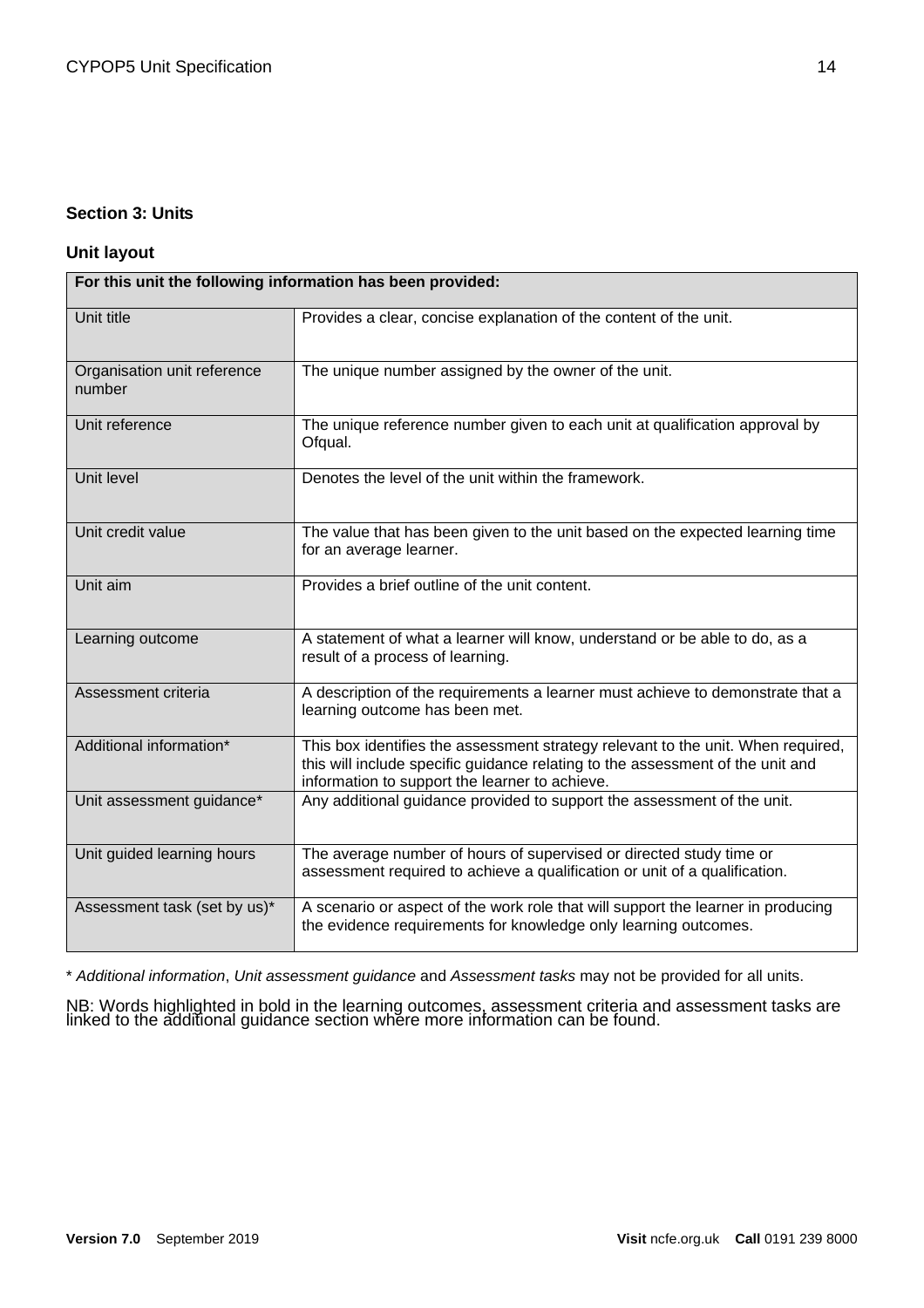#### <span id="page-10-0"></span>**Explanation of terms used at Level 3 (not all verbs are used in this unit)**

| <b>Analyse</b>                     | Break the subject down into separate parts and examine<br>each part. Show how the main ideas are related and why they are<br>important. Reference to current research or theory may support the<br>analysis. |
|------------------------------------|--------------------------------------------------------------------------------------------------------------------------------------------------------------------------------------------------------------|
| <b>Apply</b>                       | Explain how existing knowledge can be linked to new or different<br>situations in practice.                                                                                                                  |
| <b>Clarify</b>                     | Explain the information in a clear, concise way.                                                                                                                                                             |
| <b>Classify</b>                    | Organise according to specific criteria.                                                                                                                                                                     |
| <b>Collate</b>                     | Collect and present information arranged in sequence or logical order.                                                                                                                                       |
| <b>Compare</b>                     | Examine the subjects in detail and consider the similarities and<br>differences.                                                                                                                             |
| <b>Consider</b>                    | Think carefully and write about a problem, action or decision.                                                                                                                                               |
| <b>Critically compare</b>          | This is a development of compare where the learner considers the<br>positive aspects and limitations of the subject.                                                                                         |
| <b>Demonstrate</b>                 | Show an understanding by describing, explaining or illustrating using<br>examples.                                                                                                                           |
| <b>Describe</b>                    | Write about the subject giving detailed information in a logical way.                                                                                                                                        |
| Develop (a plan/idea<br>which)     | Expand a plan or idea by adding more detail and/or depth of<br>information.                                                                                                                                  |
| <b>Diagnose</b>                    | Identify the cause based on valid evidence.                                                                                                                                                                  |
| <b>Differentiate</b>               | Identify the differences between two or more things.                                                                                                                                                         |
| <b>Discuss</b>                     | Write a detailed account giving a range of views or opinions.                                                                                                                                                |
| <b>Distinguish</b>                 | Explain the difference between two or more items, resources, pieces<br>of information.                                                                                                                       |
| <b>Draw conclusions</b><br>(which) | Make a final decision or judgment based on reasons.                                                                                                                                                          |
| <b>Estimate</b>                    | Form an approximate opinion or judgment using previous knowledge<br>or considering other information.                                                                                                        |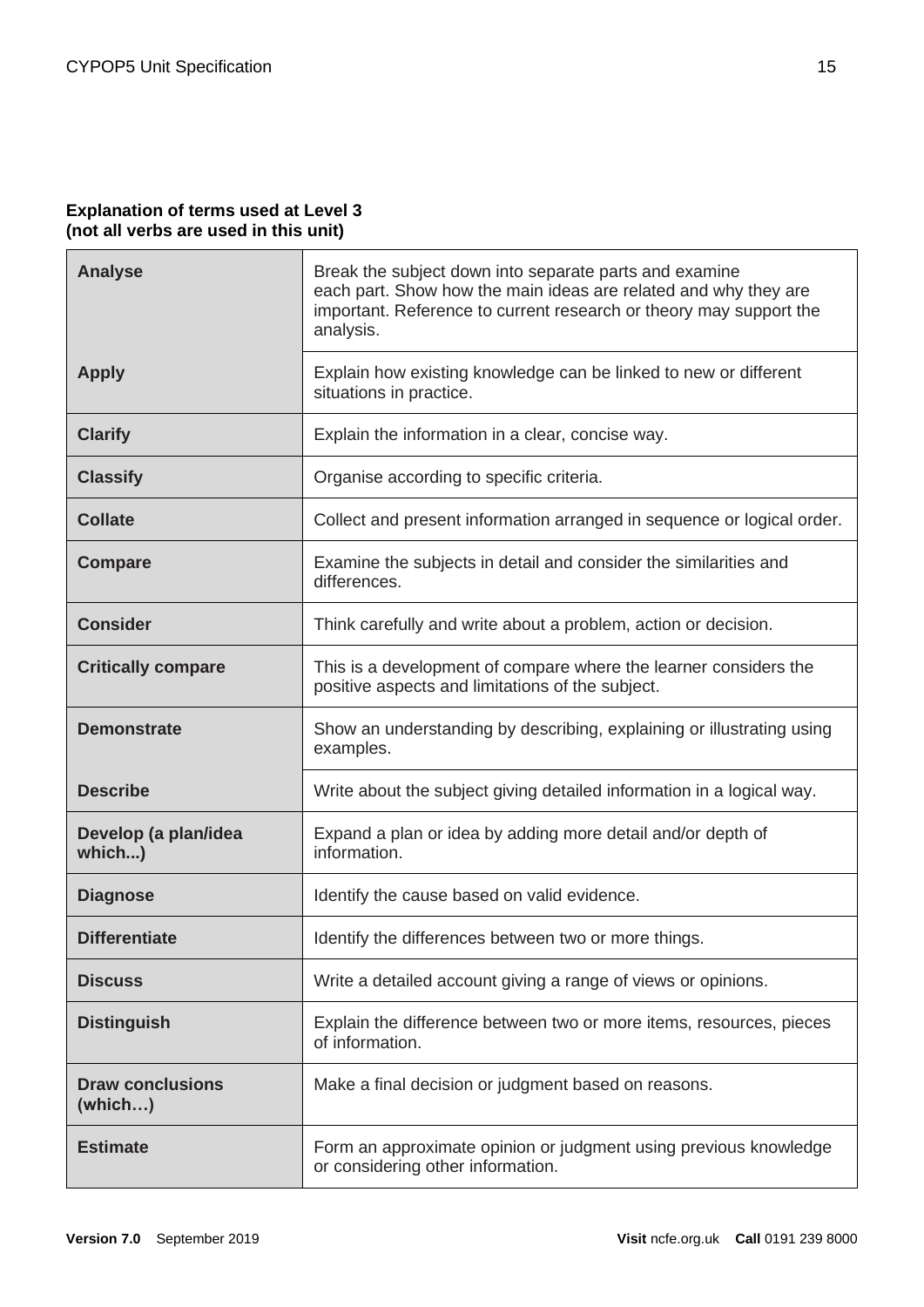| <b>Evaluate</b>          | Examine strengths and weaknesses, arguments for and against<br>and/or similarities and differences. Judge the evidence from the<br>different perspectives and make a valid conclusion or reasoned<br>judgement. Reference to current research or theory may support the<br>evaluation. |
|--------------------------|----------------------------------------------------------------------------------------------------------------------------------------------------------------------------------------------------------------------------------------------------------------------------------------|
| <b>Explain</b>           | Provide detailed information about the subject with reasons showing<br>how or why. Responses could include examples to support these<br>reasons.                                                                                                                                       |
| <b>Extrapolate</b>       | Use existing knowledge to predict possible outcomes which might be<br>outside the norm.                                                                                                                                                                                                |
| <b>Identify</b>          | Recognise and name the main points accurately. (Some description<br>may also be necessary to gain higher marks when using<br>compensatory marking).                                                                                                                                    |
| <b>Implement</b>         | Explain how to put an idea or plan into action.                                                                                                                                                                                                                                        |
| <b>Interpret</b>         | Explain the meaning of something.                                                                                                                                                                                                                                                      |
| Judge                    | Form an opinion or make a decision.                                                                                                                                                                                                                                                    |
| <b>Justify</b>           | Give a satisfactory explanation for actions or decisions.                                                                                                                                                                                                                              |
| <b>Perform</b>           | Carry out a task or process to meet the requirements of the question.                                                                                                                                                                                                                  |
| <b>Plan</b>              | Think about and organise information in a logical way using an<br>appropriate format.                                                                                                                                                                                                  |
| <b>Provide</b>           | Identify and give relevant and detailed information in relation to the<br>subject.                                                                                                                                                                                                     |
| <b>Reflect</b>           | Learners should consider their actions, experiences or learning and<br>the implications of this for their practice and/or professional<br>development.                                                                                                                                 |
| <b>Review and revise</b> | Look back over the subject and make corrections or changes.                                                                                                                                                                                                                            |
| <b>Select</b>            | Make an informed choice for a specific purpose.                                                                                                                                                                                                                                        |
| <b>Show</b>              | Supply evidence to demonstrate accurate knowledge and<br>understanding.                                                                                                                                                                                                                |
| <b>State</b>             | Give the main points clearly in sentences or paragraphs.                                                                                                                                                                                                                               |
| <b>Summarise</b>         | Give the main ideas or facts in a concise way.                                                                                                                                                                                                                                         |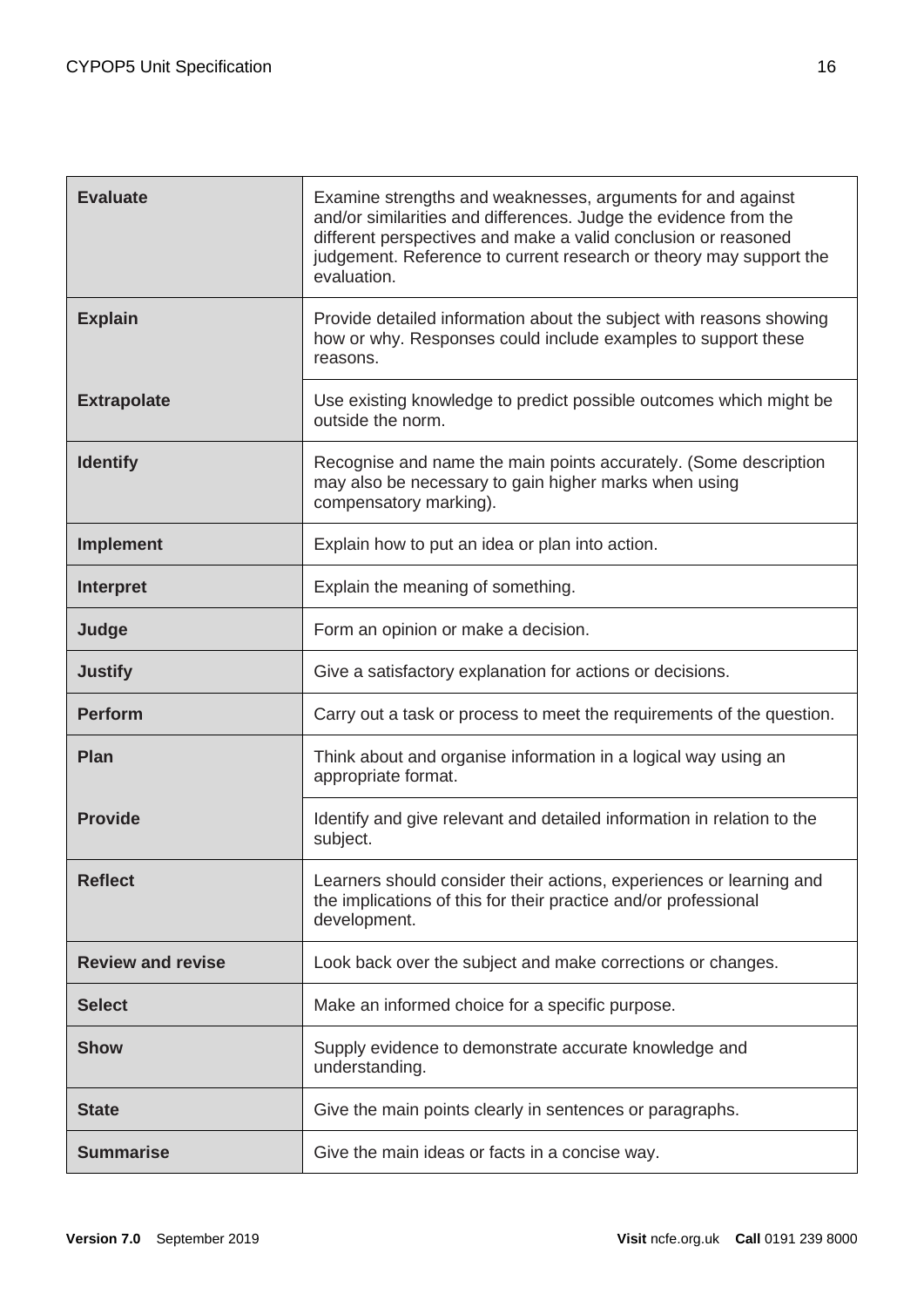# CYPOP 5: Understand how to set up a home-based childcare service

<span id="page-12-0"></span>

| Unit reference                       | Y/600/9770                                                                                                                                                                                                                                                                                                        | Unit level | 3 |
|--------------------------------------|-------------------------------------------------------------------------------------------------------------------------------------------------------------------------------------------------------------------------------------------------------------------------------------------------------------------|------------|---|
| <b>Credit value</b>                  | 4                                                                                                                                                                                                                                                                                                                 |            |   |
| <b>Unit Guided learning</b><br>hours | 29                                                                                                                                                                                                                                                                                                                |            |   |
| Unit aim                             | To prepare learners to work as home-based childcarers/childminders. As<br>well as learning relevant aspects of childcare, this knowledge-based unit<br>supports the development of policies and procedures relevant to<br>registration and the basic business skills to set up a home-based childcare<br>service. |            |   |

| Learner name: | Centre no: |  |
|---------------|------------|--|
| PIN:          | ULN:       |  |

| <b>Learning outcomes</b><br>The learner will:                                                                                 | <b>Assessment criteria</b><br>The learner can:                                                                                                                                    |
|-------------------------------------------------------------------------------------------------------------------------------|-----------------------------------------------------------------------------------------------------------------------------------------------------------------------------------|
| This unit is assessed by external assessment (Multiple Choice Examination) and graded<br><b>Achieved or Not Yet Achieved.</b> |                                                                                                                                                                                   |
| 1. Understand how to set up a home-based<br>childcare service.                                                                | 1.1. Outline the current legislation covering home-<br>based childcare, and the role of regulatory bodies.                                                                        |
|                                                                                                                               | 1.2. Develop policies and procedures for:<br>accidents, illness and emergencies<br>behaviour<br>safeguarding<br>equal opportunities<br>and explain how these will be implemented. |
|                                                                                                                               | 1.3. Explain the importance of confidentiality and<br>data protection.                                                                                                            |
|                                                                                                                               | 1.4. Develop a marketing plan for own home-based<br>childcare service.                                                                                                            |

23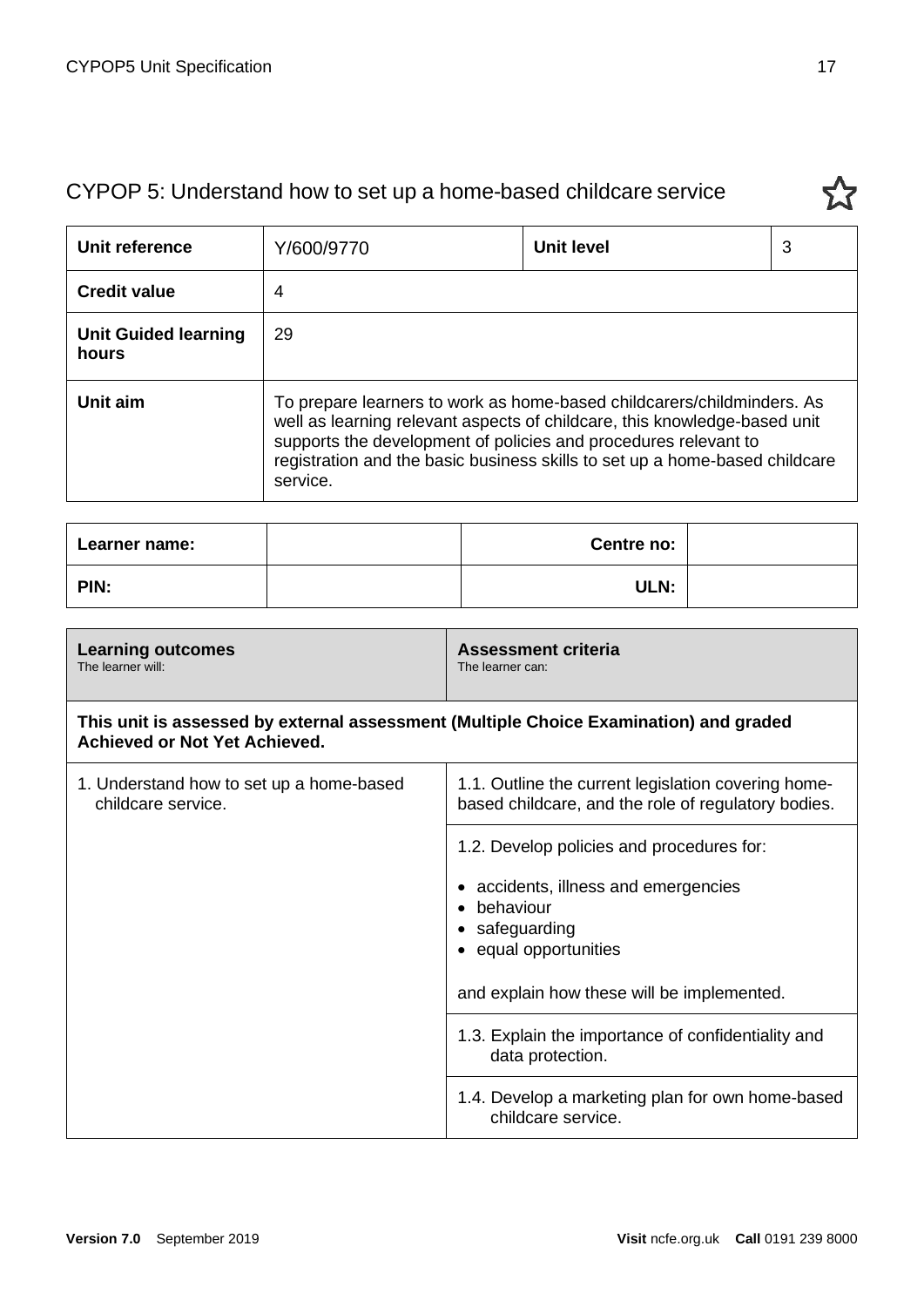| <b>Learning outcomes</b><br>The learner will:                                                                         | <b>Assessment criteria</b><br>The learner can:                                                                               |
|-----------------------------------------------------------------------------------------------------------------------|------------------------------------------------------------------------------------------------------------------------------|
|                                                                                                                       | 1.5. Demonstrate financial planning for own home-<br>based service.                                                          |
|                                                                                                                       | 1.6. Identify sources of support and information for<br>the setting up and running of your home-based<br>childcare business. |
| 2. Understand how to establish a safe and<br>healthy home-based environment for<br>children.                          | 2.1 Explain the key components of a healthy and<br>safe home-based environment.                                              |
|                                                                                                                       | 2.2. Explain the principles of safe supervision of<br>children in the home-based setting and off site.                       |
|                                                                                                                       | 2.3. Identify ways of ensuring that equipment is<br>suitable for children and meets safety<br>requirements.                  |
|                                                                                                                       | 2.4. Know where to obtain current guidance on<br>health and safety risk assessment of the<br>home-based work setting.        |
|                                                                                                                       | 2.5. Explain how to store and administer medicines.                                                                          |
| 3. Understand the importance of partnerships<br>with parents for all aspects of the home-<br>based childcare service. | 3.1. Explain the importance of partnerships with<br>parents for all aspects of the childcare service.                        |
|                                                                                                                       | 3.2. Describe how partnerships with parents are set<br>up and maintained.                                                    |
| 4. Understand the principles of development of<br>routines for home-based childcare                                   | 4.1 Explain how routines are based on:                                                                                       |
|                                                                                                                       | meeting a child's needs                                                                                                      |
|                                                                                                                       | agreements with parents                                                                                                      |
|                                                                                                                       | participation of children.                                                                                                   |
|                                                                                                                       | 4.2. Explain how they would adapt routines to meet<br>the needs of children at different ages and<br>stages of development.  |
|                                                                                                                       | 4.3. Explain how they ensure that each child is<br>welcomed and valued in the home-based work<br>setting.                    |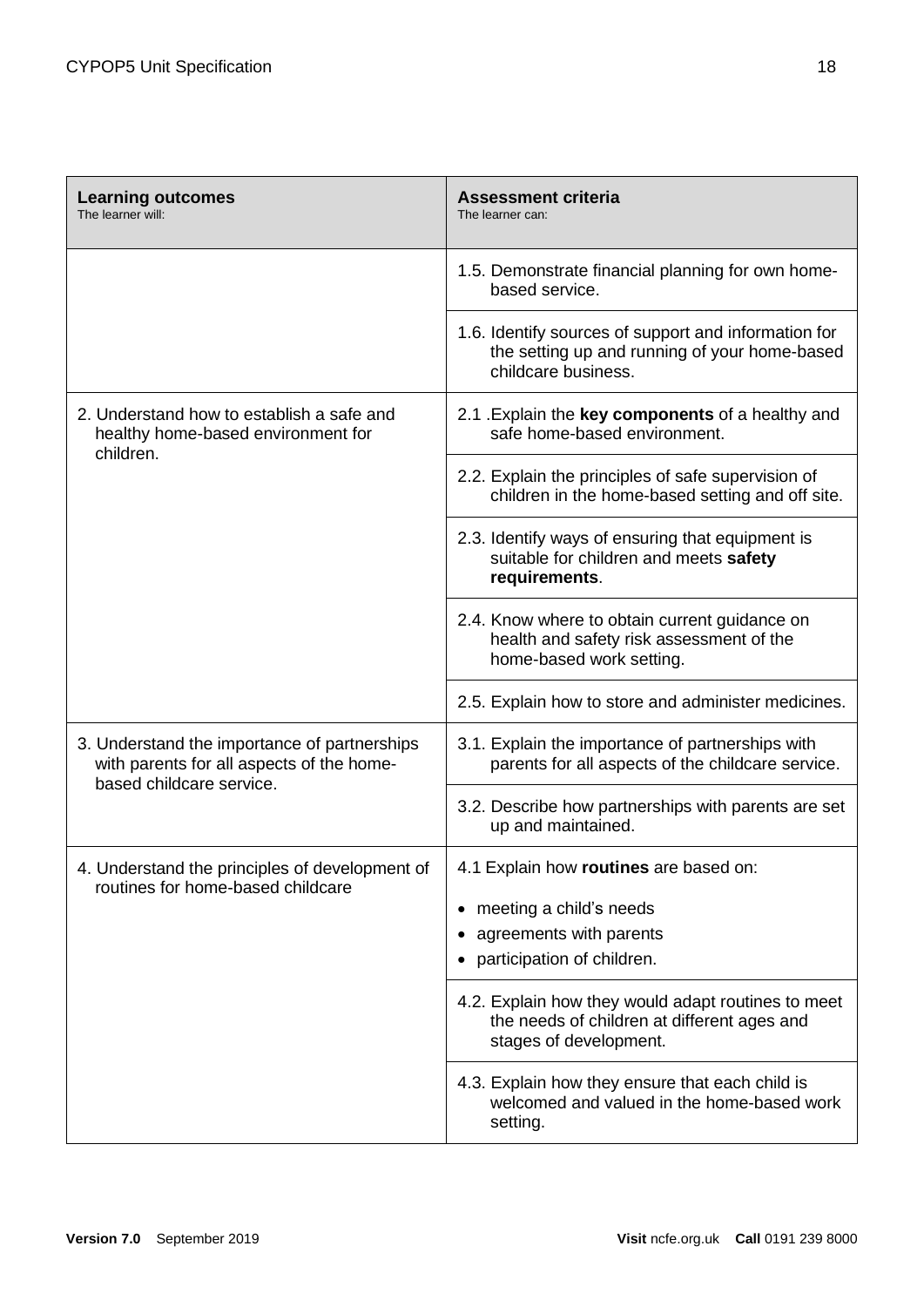| <b>Learning outcomes</b><br>The learner will:                                                                                              | <b>Assessment criteria</b><br>The learner can:                                                                                                                                          |
|--------------------------------------------------------------------------------------------------------------------------------------------|-----------------------------------------------------------------------------------------------------------------------------------------------------------------------------------------|
| 5. Understand how to provide play and other<br>activities for children in home-based settings<br>that will support equality and inclusion. | 5.1. Explain the importance of play to children's<br>learning and development and the need for an<br>inclusive approach.                                                                |
|                                                                                                                                            | 5.2. Plan a challenging and enjoyable learning<br>environment in the home that includes using<br>everyday domestic routines and household<br>items.                                     |
|                                                                                                                                            | 5.3. Explain what can be learned about children by<br>observing them at play.                                                                                                           |
|                                                                                                                                            | 5.4. Identify how and why it is important that<br>children receive equal treatment and access,<br>based on their individual needs and<br>acknowledging their rights.                    |
|                                                                                                                                            | 5.5. Compare how other resources available for<br>children support their play.                                                                                                          |
| 6. Understand how home-based childcarers<br>can support the safeguarding of children in<br>their care.                                     | 6.1. Explain the concept of safeguarding and the<br>duty of care that applies to all practitioners.                                                                                     |
|                                                                                                                                            | 6.2. Outline the possible signs, symptoms,<br>indicators and behaviours that may cause<br>concern in the context of safeguarding.                                                       |
|                                                                                                                                            | 6.3. Outline regulatory requirements for<br>safeguarding children that affect home-based<br>childcare.                                                                                  |
|                                                                                                                                            | 6.4. Explain the procedures that need to be<br>followed by lone workers in home-based<br>settings when harm or abuse are suspected or<br>alleged, either against them or third parties. |
| 7. Understand the principles of supporting<br>positive behaviour in home-based childcare<br>settings.                                      | 7.1. Describe typical behaviours exhibited by<br>children linked to their stage of development<br>and key events in their lives.                                                        |
|                                                                                                                                            | 7.2. Explain how ground rules for behaviour and<br>expectations are developed and implemented.                                                                                          |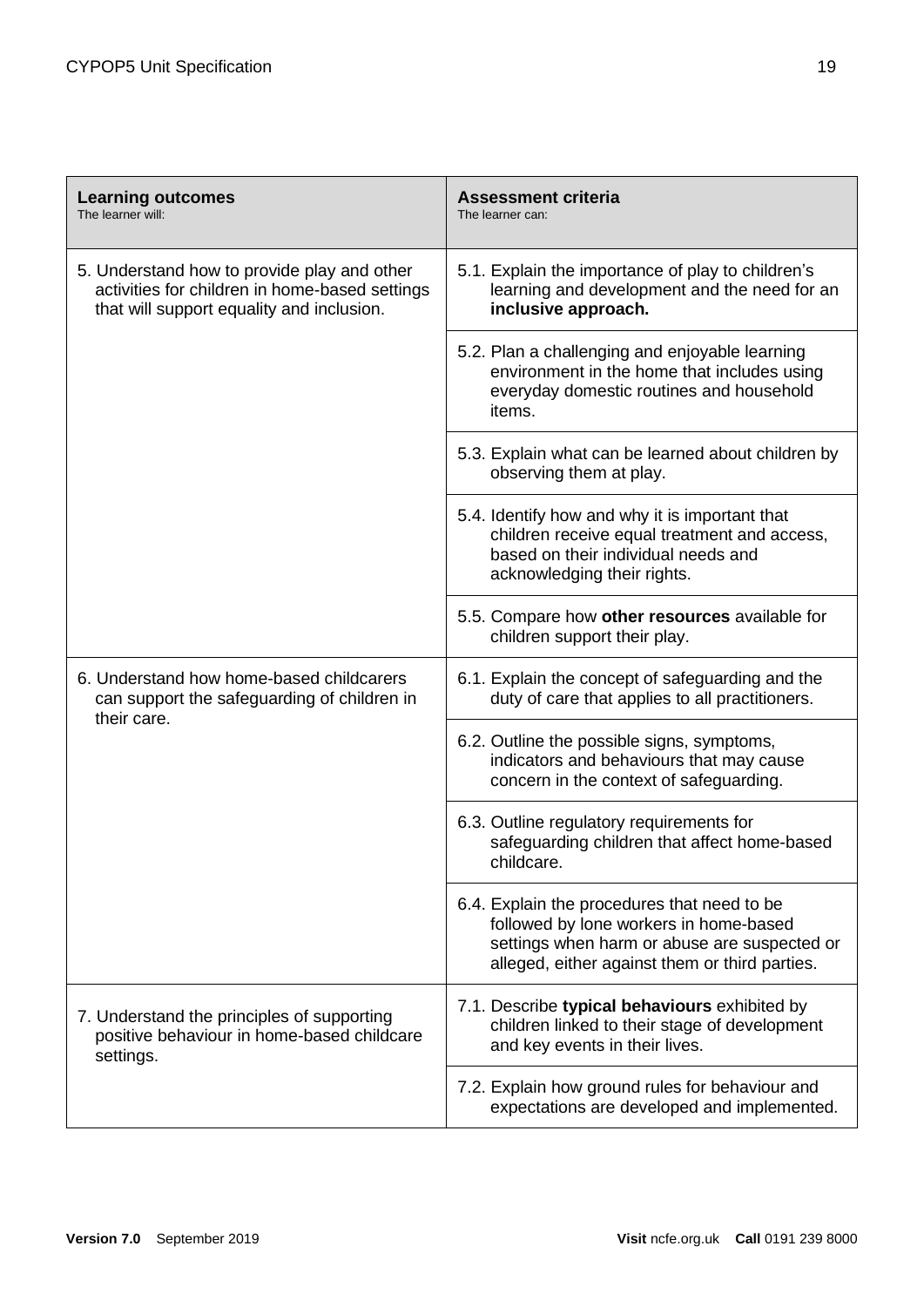| Learner declaration of authenticity:<br>I declare that the work presented for this unit is entirely my own work.                                                                        |       |  |
|-----------------------------------------------------------------------------------------------------------------------------------------------------------------------------------------|-------|--|
| Learner signature:                                                                                                                                                                      | Date: |  |
|                                                                                                                                                                                         |       |  |
| Assessor sign off of completed unit: Y/600/9770<br>I confirm that the learner has met the requirements for all assessment criteria demonstrating<br>knowledge and skills for this unit. |       |  |
| Assessor name:                                                                                                                                                                          |       |  |
| Signature:                                                                                                                                                                              | Date: |  |

For e-portfolio a signature is not required, providing the learner has a personalised and secure login.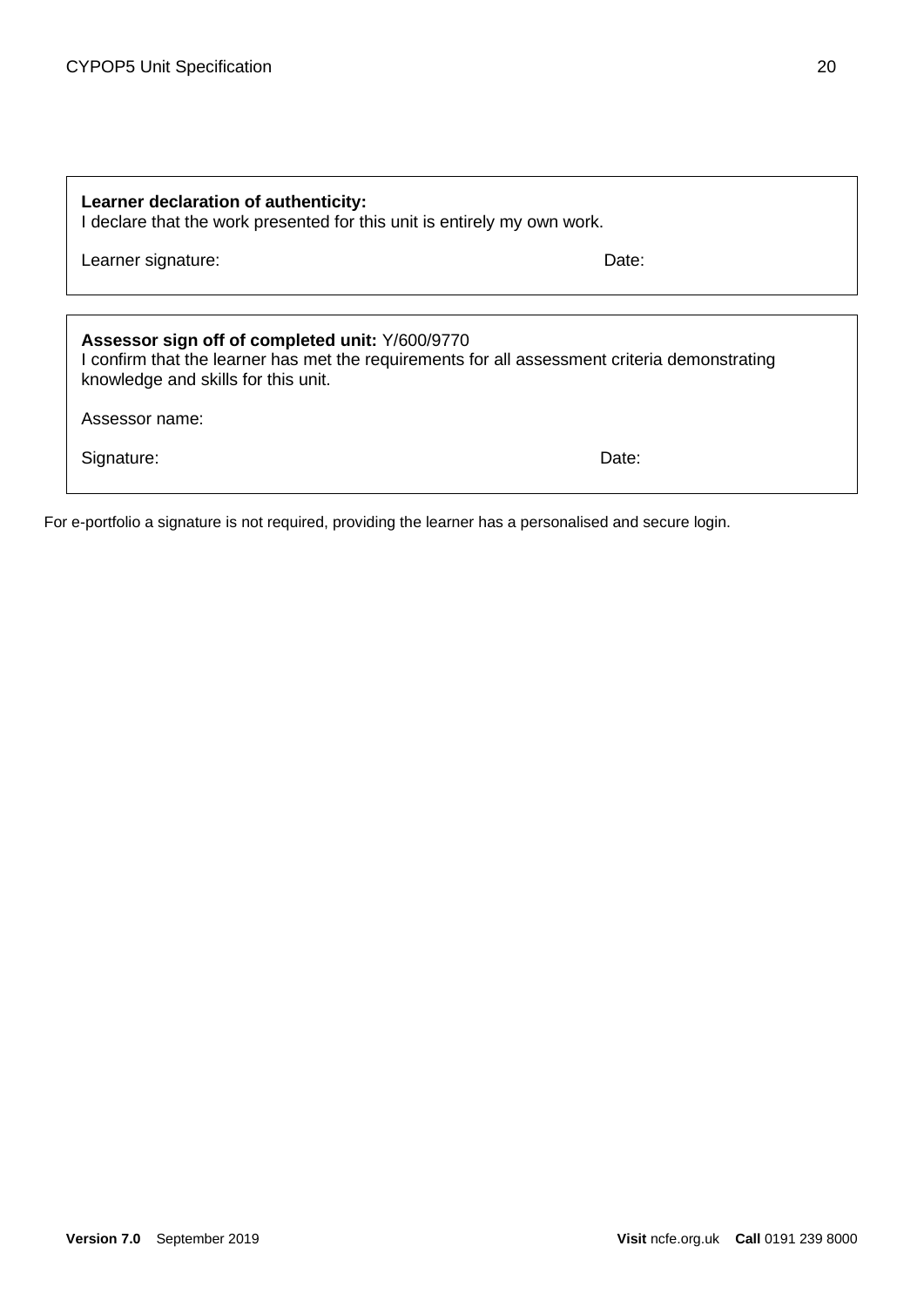| Additional information about the unit: |                                                                                                                                                                                                                                                                                                                                                                                                                                                                                                                                                                                                                                                                                                                                                                                                                                                                                                    |  |
|----------------------------------------|----------------------------------------------------------------------------------------------------------------------------------------------------------------------------------------------------------------------------------------------------------------------------------------------------------------------------------------------------------------------------------------------------------------------------------------------------------------------------------------------------------------------------------------------------------------------------------------------------------------------------------------------------------------------------------------------------------------------------------------------------------------------------------------------------------------------------------------------------------------------------------------------------|--|
| Relationship to occupational standards | CCLD 302 Develop and maintain a healthy, safe and<br>secure environment for children<br>CCLD 303 Promote children's development CCLD 305<br>Protect and promote children's rights<br>CCLD 316 Maintain and develop a registered<br>childminding business                                                                                                                                                                                                                                                                                                                                                                                                                                                                                                                                                                                                                                           |  |
| <b>Guidance for the unit:</b>          |                                                                                                                                                                                                                                                                                                                                                                                                                                                                                                                                                                                                                                                                                                                                                                                                                                                                                                    |  |
| Guidance for the unit                  | Key components:<br>hygiene and waste disposal<br>• storage and preparation of food<br>care of animals<br>using equipment according to manufacturer's<br>guidance<br>• appropriate responses to illnesses, allergies,<br>incidents and accidents.<br>Safety requirements. According to the<br>requirements of the registering body in the relevant<br><b>UK Home Nation.</b><br><b>Routines:</b><br>• arrivals and departures<br>• taking children to and from school/playgroup/pre-<br>school<br>meal and snack times<br>sleep and rest<br>play and activities<br>off site visits<br>outdoor activities<br>$\bullet$<br>homework and evening activities for school age<br>children.<br>Inclusive approach:<br>treating children as individuals who are respected,<br>valued and accepted regardless of social or ethnic<br>background or abilities or health status<br>being a positive role model |  |
|                                        | challenging stereotypes and offensive remarks and<br>attitudes appropriately<br>acknowledging children have rights and                                                                                                                                                                                                                                                                                                                                                                                                                                                                                                                                                                                                                                                                                                                                                                             |  |
|                                        | responsibilities.                                                                                                                                                                                                                                                                                                                                                                                                                                                                                                                                                                                                                                                                                                                                                                                                                                                                                  |  |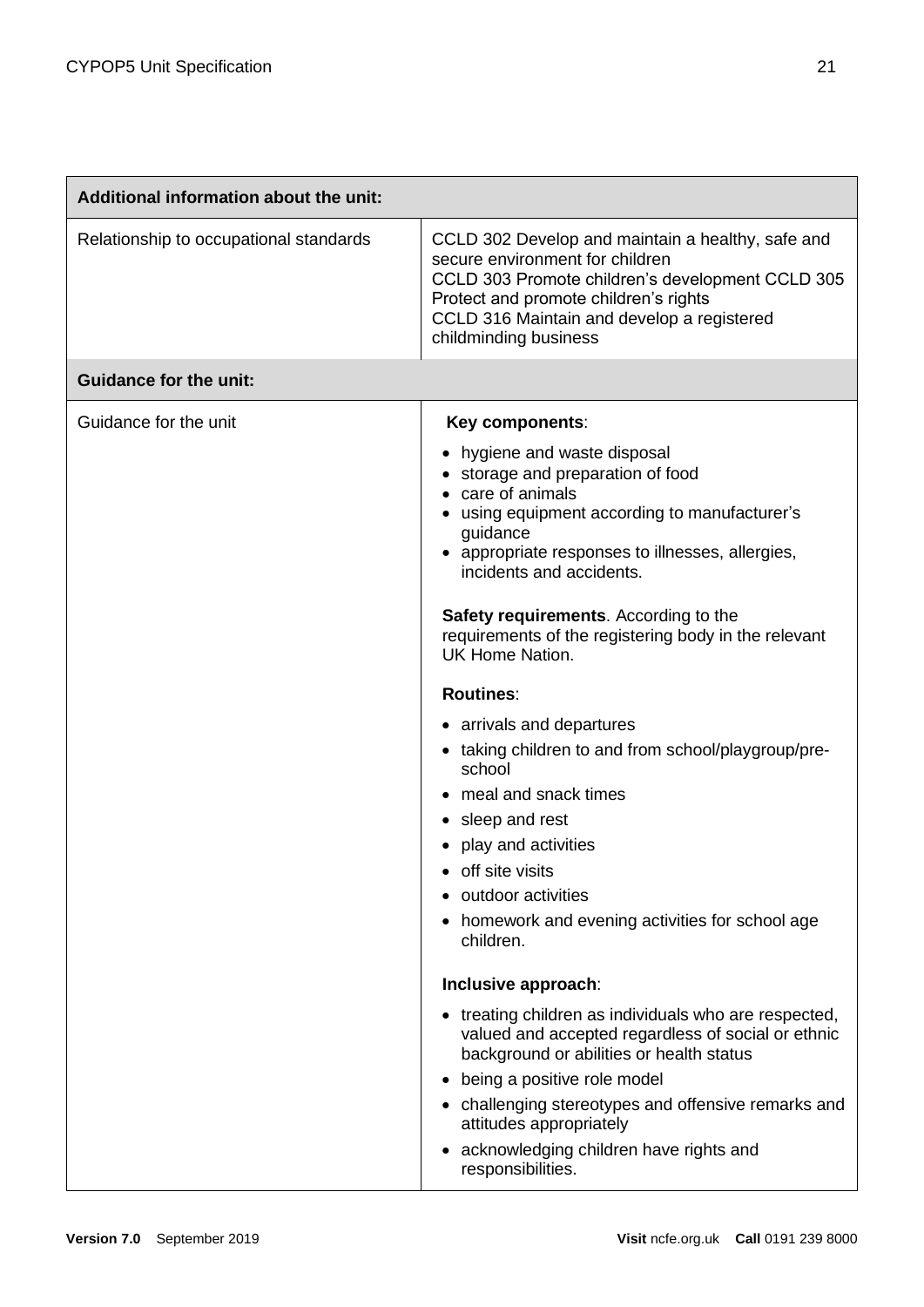| Other resources, eg:<br>• libraries<br>$\bullet$ drop-ins<br>• toy libraries<br>• equipment loan schemes. |  |
|-----------------------------------------------------------------------------------------------------------|--|
| Typical behaviours, eg:                                                                                   |  |
| • toddler tantrums<br>• separation anxiety.                                                               |  |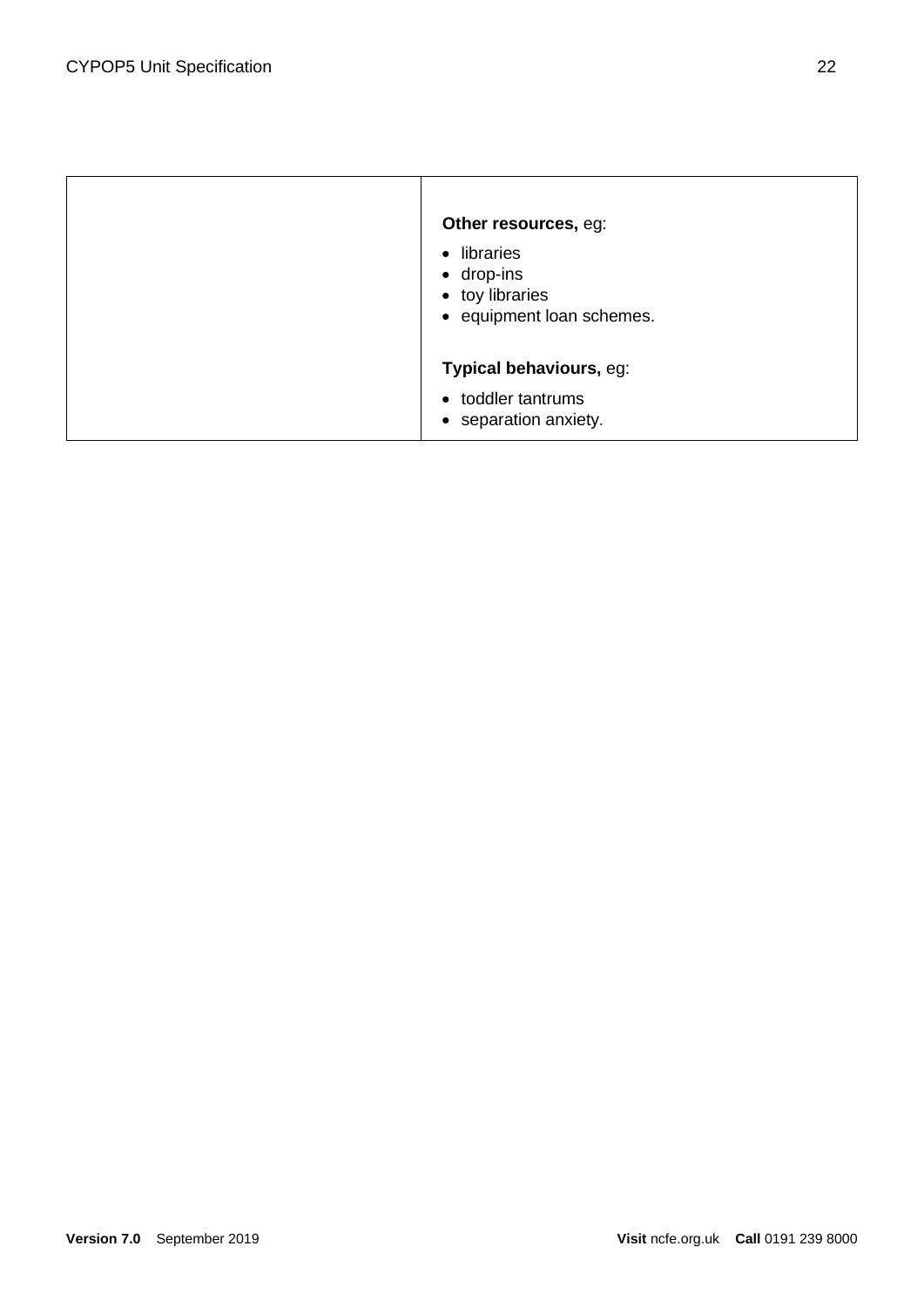# **Activities to support delivery - Understand how to set up a home-based childcare service**

These tasks have been developed to help learners with their knowledge and understanding, and to assist with preparation for the MCQ. They are not mandatory.

**Task 1** links to learning outcome 1, assessment criterion 1.1.

Produce an information sheet which outlines the following:

- the current legislation for home-based childcare
- the role of regulatory bodies.

**Task 2** links to learning outcome 1, assessment criterion 1.2.

In order to operate a registered home-based childcare service, the following policies and procedures must be in place:

- accidents, illness and emergencies
- behaviour
- safeguarding
- equal opportunities.

Write a policy for each of the above and write a procedure to explain how each of the policies will be implemented. 4 policies and 4 procedures are required.

**Task 3** links to learning outcome 1, assessment criterion 1.3.

Confidentiality and data protection are vital when running a home-based childcare service. Write an explanation of the importance of both.

**Task 4** links to learning outcome 1, assessment criteria 1.4-1.6.

Develop a business plan which includes information on the following:

- marketing
- financial planning
- sources of support and information for the setting up and running of your home-based childcare business.

**Task 5** links to learning outcome 2, assessment criteria 2.1-2.5.

Produce a leaflet for carers which explains the following:

- the key components of a healthy and safe home-based environment
- the principles of safe supervision of children in the home-based setting and off site
- ways of ensuring that equipment is suitable for children and meets safety requirements
- where to obtain current guidance on health and safety risk assessment of the home-based work setting
- how to store and administer medicines.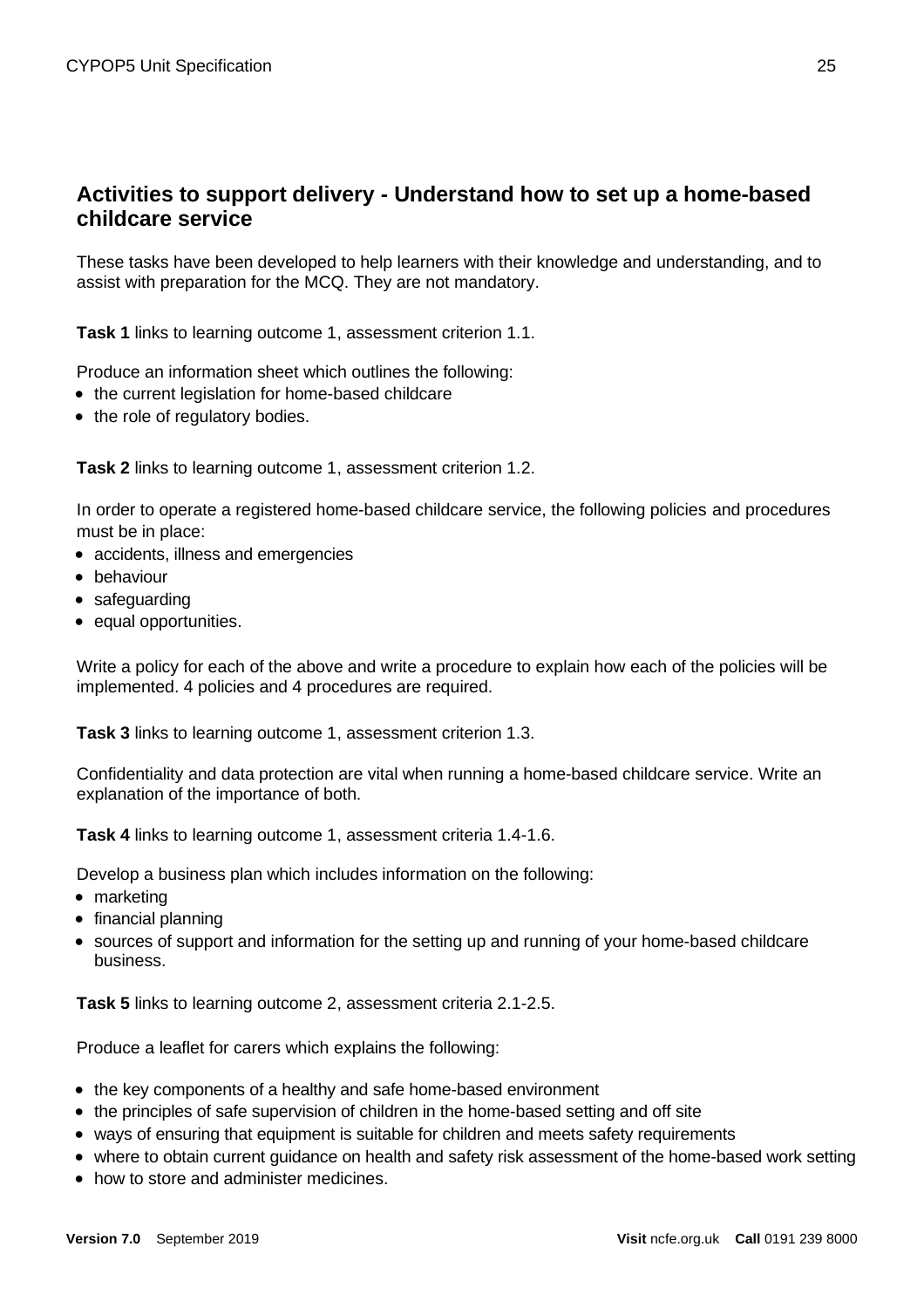#### **Task 6** links to learning outcomes 3 and 4, assessment criteria 3.1, 3.2, 4.1-4.3.

Produce a charter for parents/carers which includes the following:

- an explanation of the importance of partnerships with parents for all aspects of the childcare service
- a description of how partnerships with parents are set up and maintained
- an explanation of how routines are based on:
	- o meeting a child's needs
	- o agreements with parents
	- o participation of children
- an explanation of how routines would be adapted to meet the needs of children at different ages and stages of development
- an explanation of how to ensure that each child is welcomed and valued in the home-based work setting.

**Task 7** links to learning outcome 5, assessment criteria 5.1-5.5.

Write a section for your portfolio titled 'Supporting equality and inclusion' which would inform prospective parent(s)/carers and regulators of the following:

- an explanation of the importance of play to children's learning and development, and the need for an inclusive approach
- a plan showing a challenging and enjoyable learning environment in the home that includes using everyday domestic routines and household items
- an explanation of what can be learned about children by observing them at play
- identification of how and why it is important that children receive equal treatment and access, based on their individual needs and acknowledging their rights
- a comparison of how other resources available for children support their play.

**Task 8** links to learning outcome 6, assessment criteria 6.1- 6.4.

Produce an information document which includes the following:

- an explanation of the concept of safeguarding and the duty of care that applies to all practitioners
- an outline of the possible signs, symptoms, indicators and behaviours that may cause concern in the context of safeguarding
- an outline of the regulatory requirements for safeguarding children that affect home-based childcare
- an explanation of the procedures that need to be followed by lone workers in home-based settings when harm or abuse are suspected or alleged either against them or third parties.

**Task 9** links to learning outcome 7, assessment criteria 7.1 and 7.2.

Supporting children's behaviour can be key to a happy caring environment. Write a report which covers the following points:

- describe typical behaviours exhibited by children linked to their stage of development and key events in their lives
- explain how ground rules for behaviour and expectations are developed and implemented.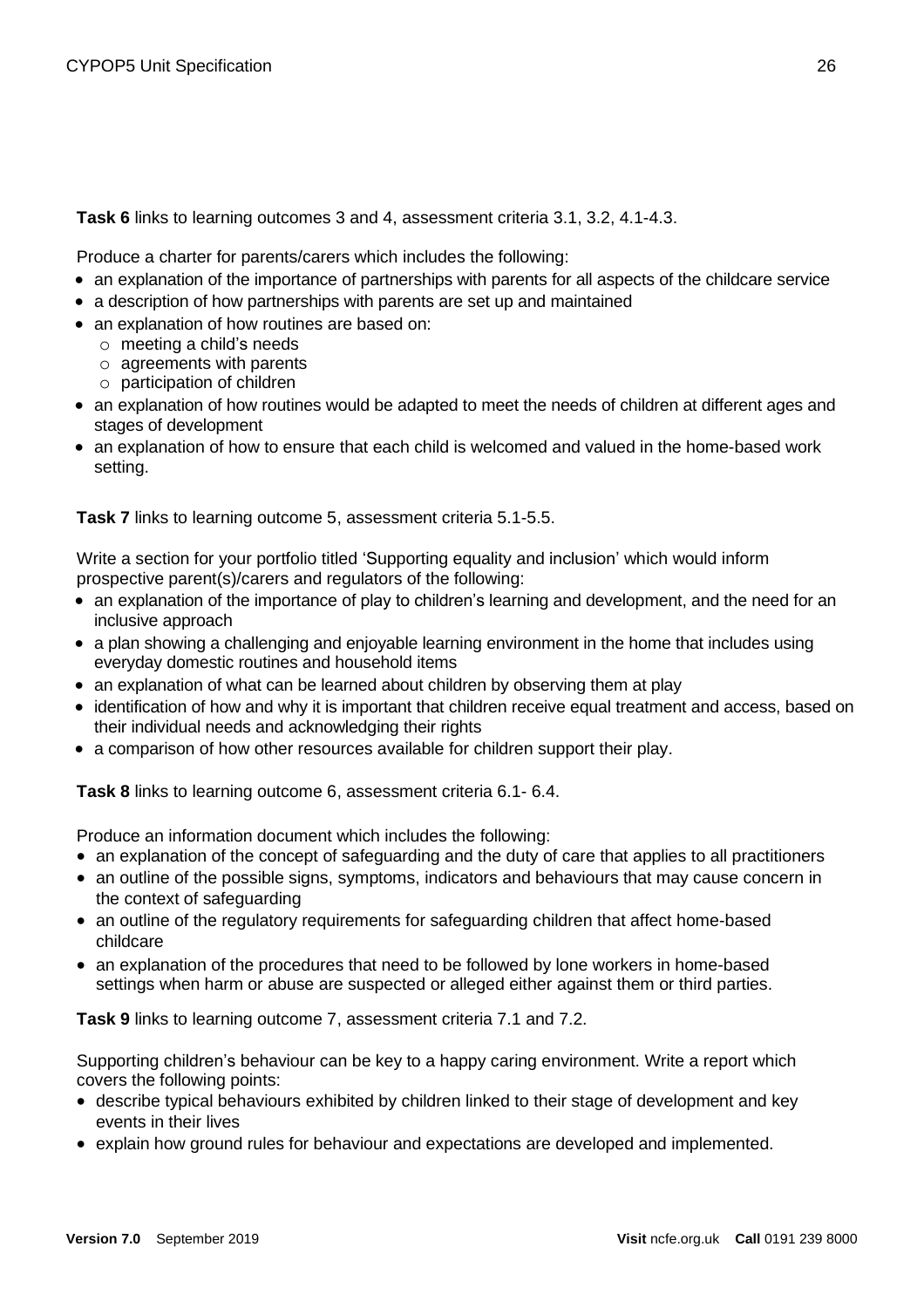#### <span id="page-20-0"></span>**Section 4: Assessment and quality assurance information for Tutors and Assessors**

#### <span id="page-20-1"></span>**Assessment strategies and principles relevant to this unit**

The units we offer have been developed in line with the specific **assessment strategies or principles** of different Sector Skills Councils (SSCs) or by us where there is no SSC lead.

The key requirements of the assessment strategies or principles that relate to units in this qualification are **summarised** below. More detailed strategies or principles can be found in **Delivering our Qualifications – Assessment and Internal Quality Assurance Guidance**, which can be found on our secure website.

The Centre needs to ensure that individuals undertaking Assessor or Quality Assurer roles within your Centre conform to the SSC assessment requirements for the **unit** they are assessing or quality assuring.

#### <span id="page-20-2"></span>**Requirements for Internal Quality Assurers**

Centres delivering this unit must:

- have a sufficient number of appropriately qualified/experienced Internal Quality Assurers to internally quality assure the expected number of Assessors and learners
- ensure that all staff involved in internal quality assurance are provided with appropriate training and undertake meaningful and relevant continuing professional development
- implement effective internal quality assurance systems and processes to ensure that all assessment decisions are reliable, valid, authentic, sufficient and current. This should include standardisation to ensure consistency of assessment

#### <span id="page-20-3"></span>**Internal Quality Assurance**

All staff involved in the internal quality assurance of NCFE CACHE qualifications should be appropriately qualified to make quality assurance decisions. Although it isn't a specific requirement of this unit, we consider it to be good practice for internal quality assurance staff to hold, or be working towards, a recognised qualification in internal quality assurance. Where a recognised qualification isn't held, Internal Quality Assurers should be able to demonstrate relevant and current experience of internal quality assurance.

In order to carry out quality assurance of assessment decisions, internal quality assurance staff should be occupationally knowledgeable, ie have relevant knowledge across units they'll be quality assuring. This knowledge should be demonstrable through relevant qualifications/experience, and at an equivalent or higher level than the units under assessment.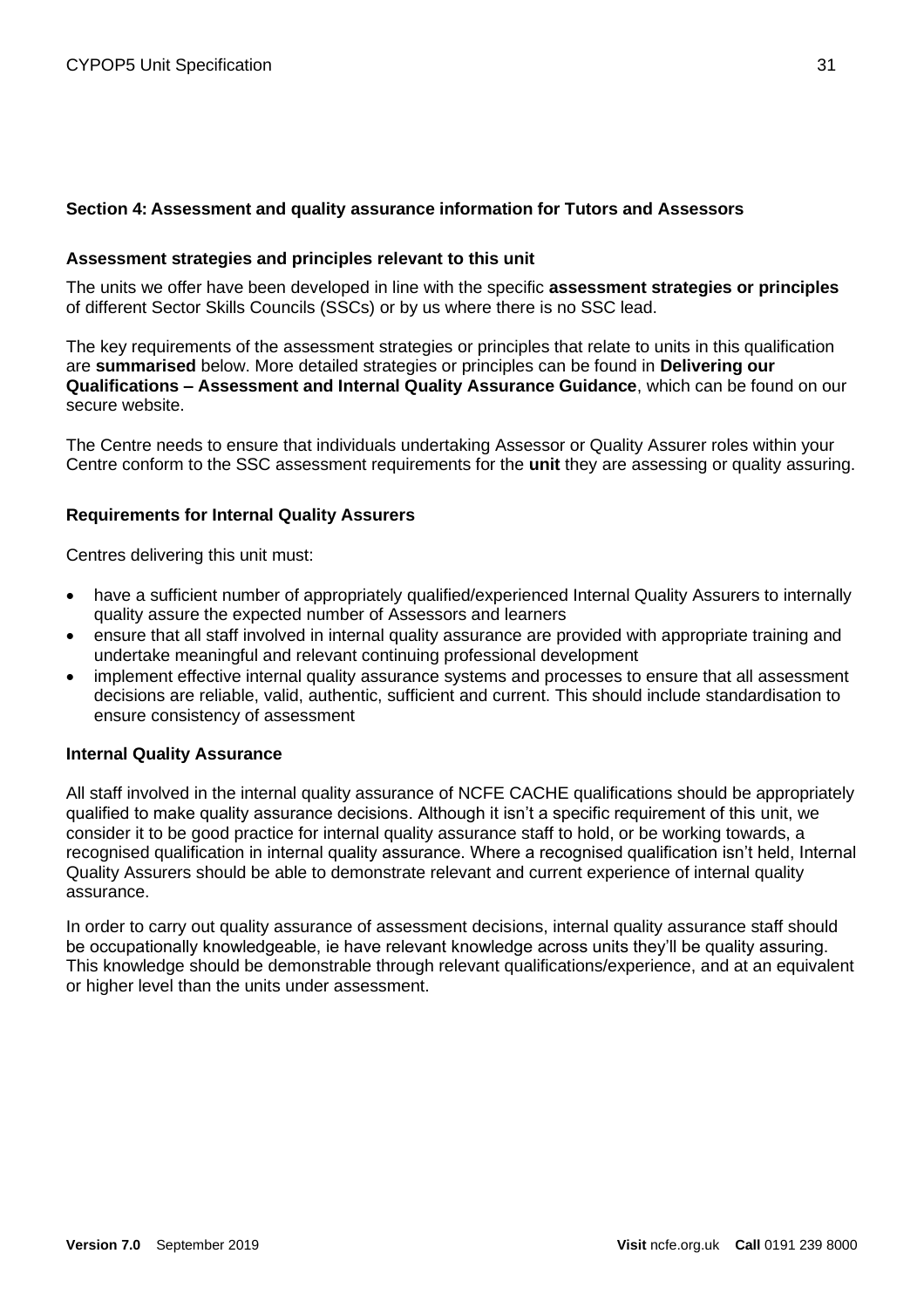#### <span id="page-21-0"></span>**Section 5: Documents**

#### <span id="page-21-1"></span>**Useful documents**

This section refers to useful documents that can be found on our secure website, some of which may assist with the delivery of this Unit.

• Delivering Our Qualifications – Assessment and Internal Quality Assurance Guidance.

#### <span id="page-21-2"></span>**Mandatory documents**

The completion of an Evidence Record and Record of Assessment Cycle form is **mandatory**. We have devised these templates for your convenience; however, you may design your own forms which comply with the content of our templates.

- CACHE Evidence Record
- CACHE Record of Assessment Cycle

We have also provided notes to guide you when completing these forms:

- Completing the CACHE Evidence Record
- Completing the CACHE Record of Assessment Cycle

The forms and guidance documents are included within **Delivering Our Qualifications – Assessment and Internal Quality Assurance Guidance** on our secure website.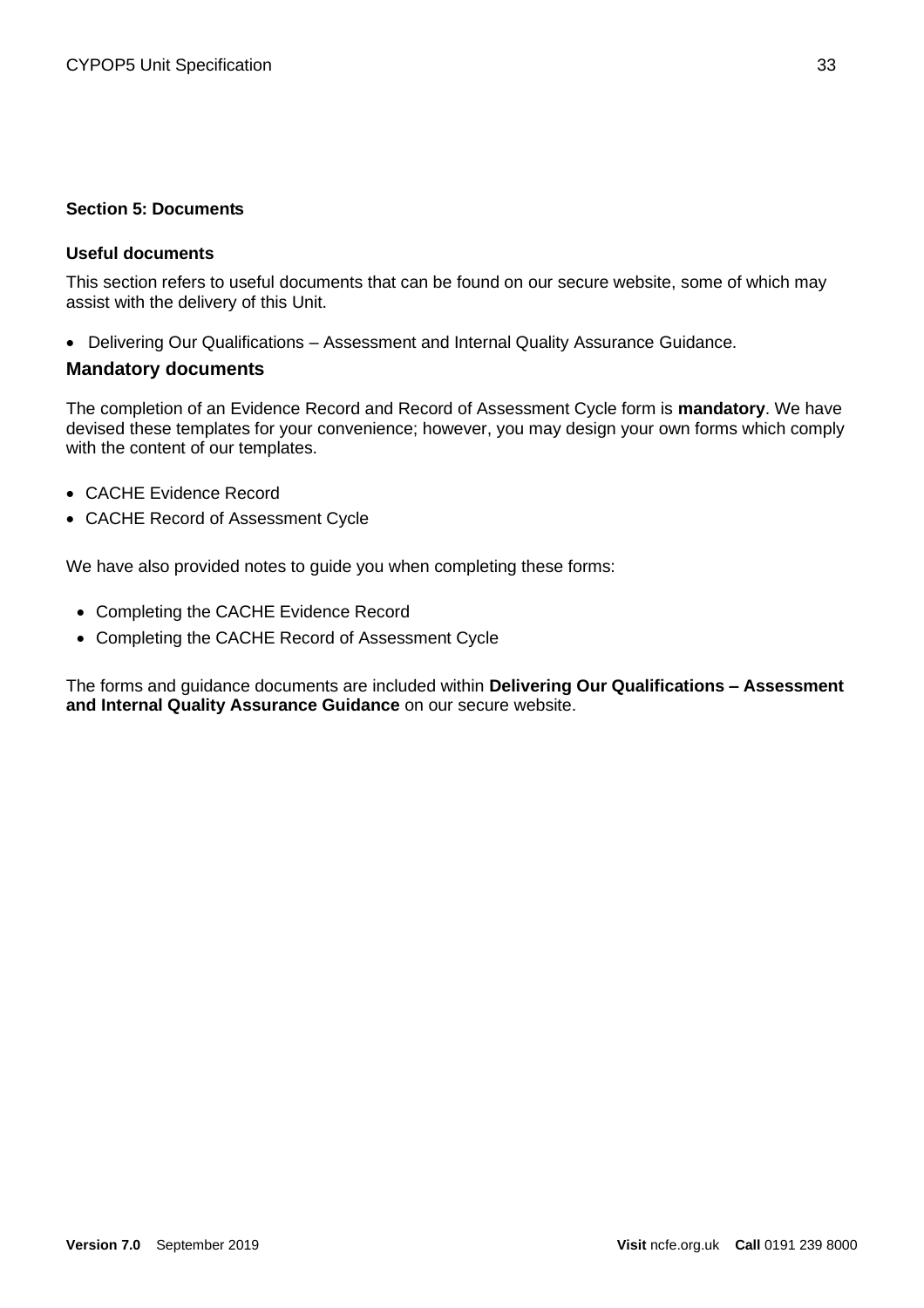# <span id="page-22-0"></span>**Section 6: Publication history**

A comprehensive Support Materials Publication History log, including details of changes made to all support materials, is available on our secure website.